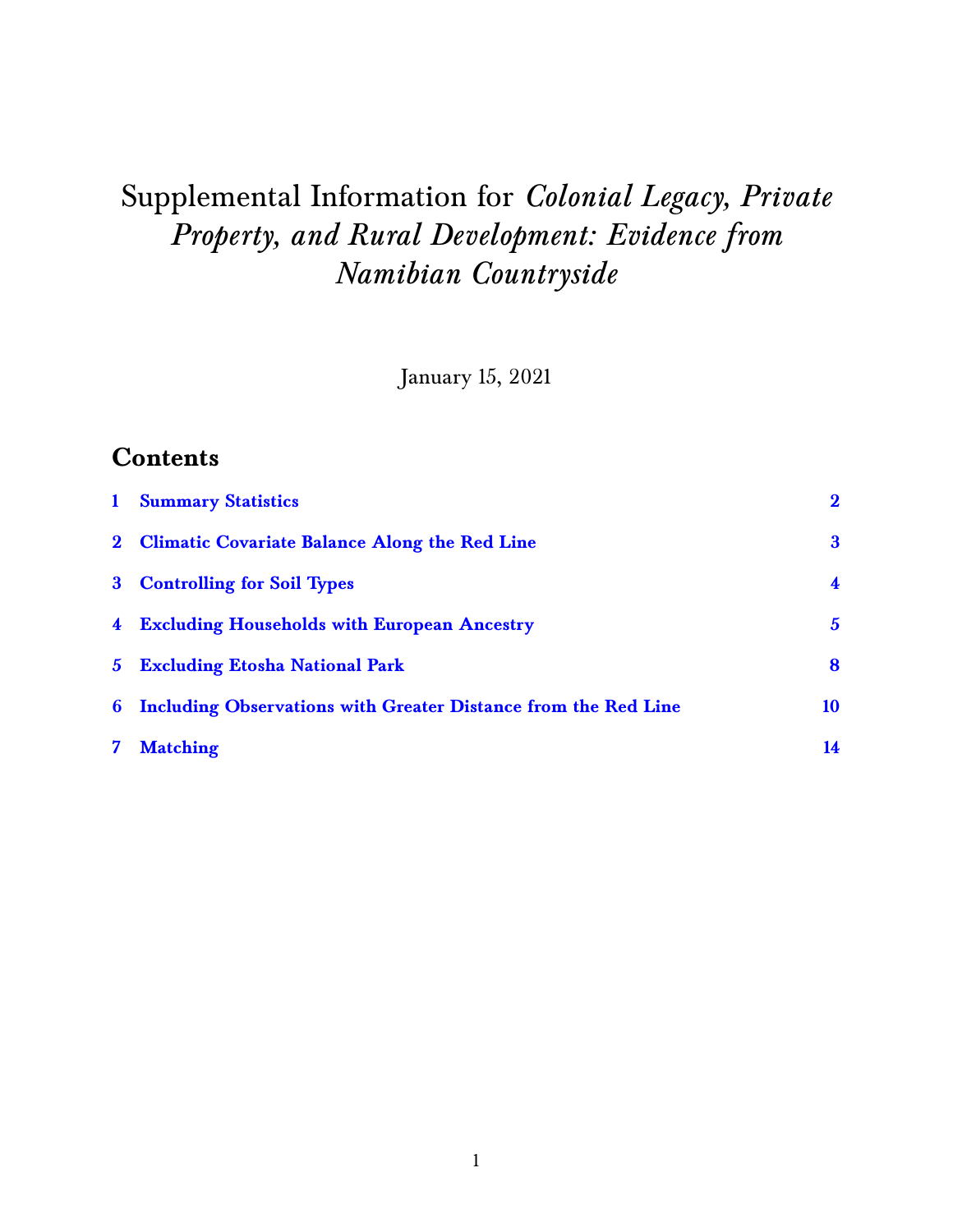# <span id="page-1-0"></span>**1 Summary Statistics**

| Statistic            | ${\bf N}$ | Mean        | St. Dev.   | Min              | Max         |
|----------------------|-----------|-------------|------------|------------------|-------------|
| Latitude             | 61,824    | $-20.190$   | 0.918      | $-21.834$        | $-18.320$   |
| Longitude            | 61,824    | 17.330      | 1.445      | 14.325           | 19.679      |
| Rainfall             | 61,824    | 8.055       | 1.747      | 3                | 11          |
| Elevation            | 61,824    | 12.922      | 1.721      | 0.000            | 16.169      |
| Temperature          | 61,824    | 6.719       | 0.802      | 5                | 8           |
| Carrying capacity    | 61,824    | 4.237       | 1.201      | $\overline{2}$   | 6           |
| Crop                 | 4,144     | 0.254       | 0.688      | $\theta$         | 3           |
| Livestock            | 2,201     | 0.312       | 0.747      | $\boldsymbol{0}$ | 3           |
| Poultry              | 1,053     | 0.148       | 0.533      | $\boldsymbol{0}$ | 3           |
| Wealth               | 10,331    | 1.512       | 1.552      | $\theta$         | 5           |
| Toilet               | 10,279    | 0.468       | 0.499      | $\theta$         |             |
| Floor                | 8,593     | 0.350       | 0.477      | $\theta$         |             |
| Roof                 | 10,245    | 0.558       | 0.497      | $\theta$         |             |
| Heat                 | 10,331    | 0.281       | 0.450      | $\theta$         |             |
| Literacy             | 51,980    | 0.700       | 0.458      | $\theta$         |             |
| <b>ECD</b>           | 9,738     | 0.077       | 0.267      | $\theta$         |             |
| Education            | 49,436    | 4.845       | 4.517      | $\Omega$         | 20          |
| Direct rule          | 61,824    | 0.896       | 0.306      | $\overline{0}$   |             |
| Distance to Red Line | 61,824    | 1,966.023   | 2,866.339  | 0                | 9,687       |
| Distance to Windhoek | 61,824    | 292,816.400 | 90,111.670 | 116,659.400      | 461,552.000 |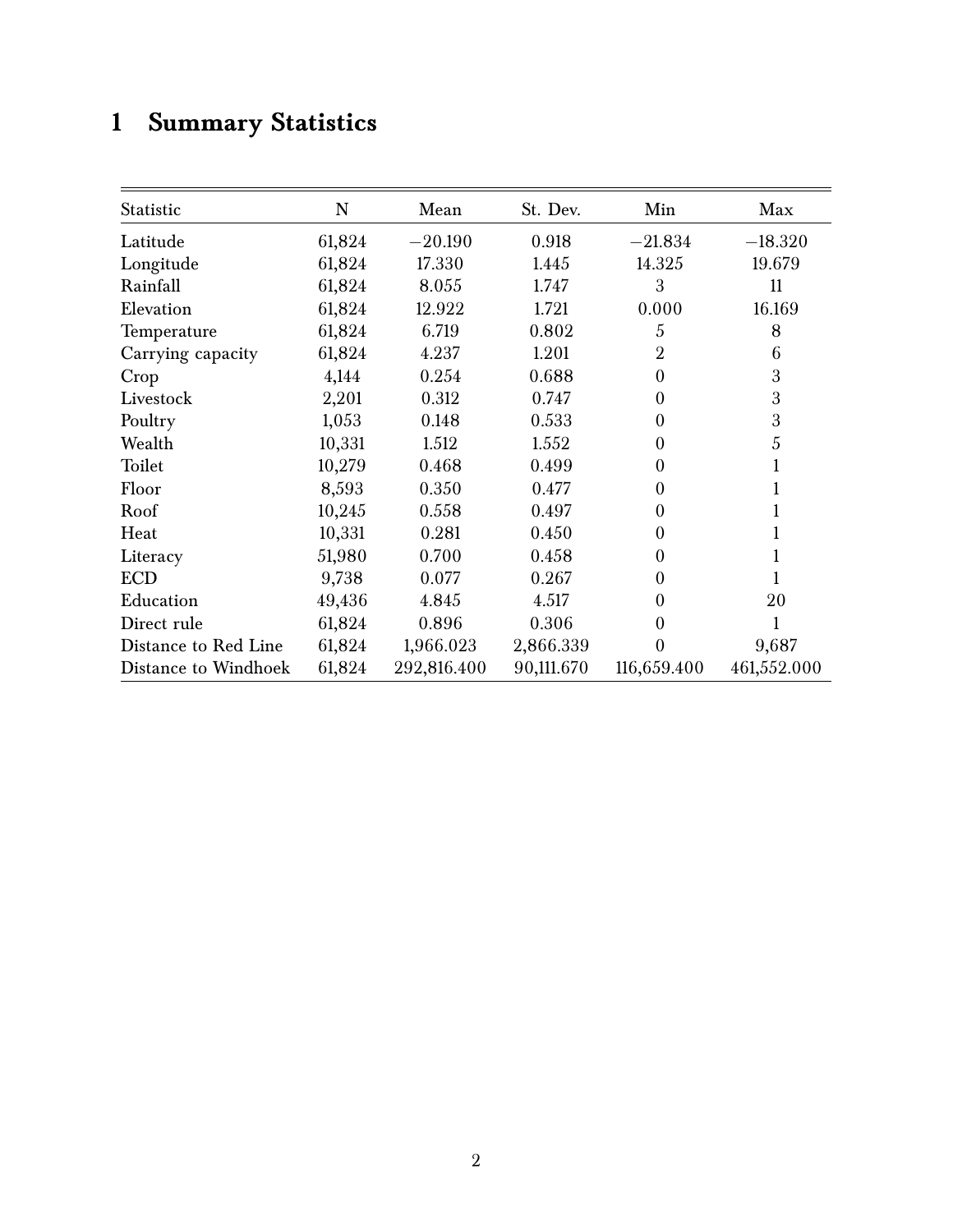# <span id="page-2-0"></span>**2 Climatic Covariate Balance Along the Red Line**

|                          |                  |             | Dependent variable: |               |
|--------------------------|------------------|-------------|---------------------|---------------|
|                          | Rainfall         | Elevation   | Temperature         | Carrying Cap. |
|                          | $\left(1\right)$ | (2)         | (3)                 | (4)           |
| Direct rule              | $-0.814***$      | $0.039*$    | $-0.410***$         | $-0.113***$   |
|                          | (0.024)          | (0.022)     | (0.010)             | (0.016)       |
| ln(Distance to Windhoek) | $1.913***$       | $-1.783***$ | $0.073***$          | $1.280***$    |
|                          | (0.025)          | (0.023)     | (0.010)             | (0.016)       |
| Constituency FE          |                  |             |                     |               |
| <b>Observations</b>      | 61,824           | 61,824      | 61,824              | 61,824        |
| Adjusted $\mathbb{R}^2$  | 0.344            | 0.424       | 0.511               | 0.382         |

Table 1: Climatic Covariate Balance

Standard errors are in parentheses.

 $^{***}\rm{p}$  < .01;  $^{**}\rm{p}$  < .05;  $^{*}\rm{p}$  < .1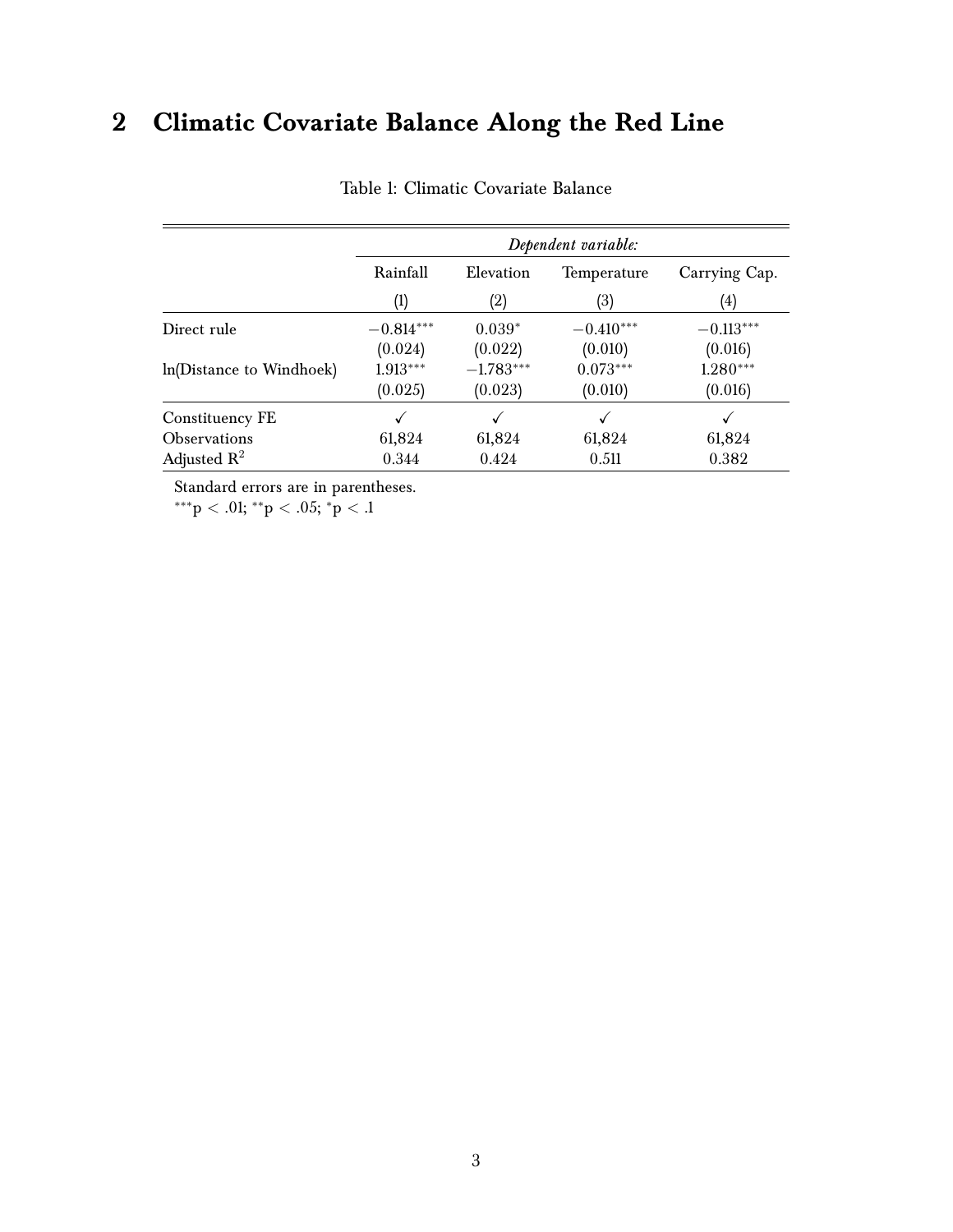# <span id="page-3-0"></span>**3 Controlling for Soil Types**



Figure 1: **Soil Types in Namibia**. Data come from [Mendelsohn et al.](#page-19-0) [\(2002\)](#page-19-0).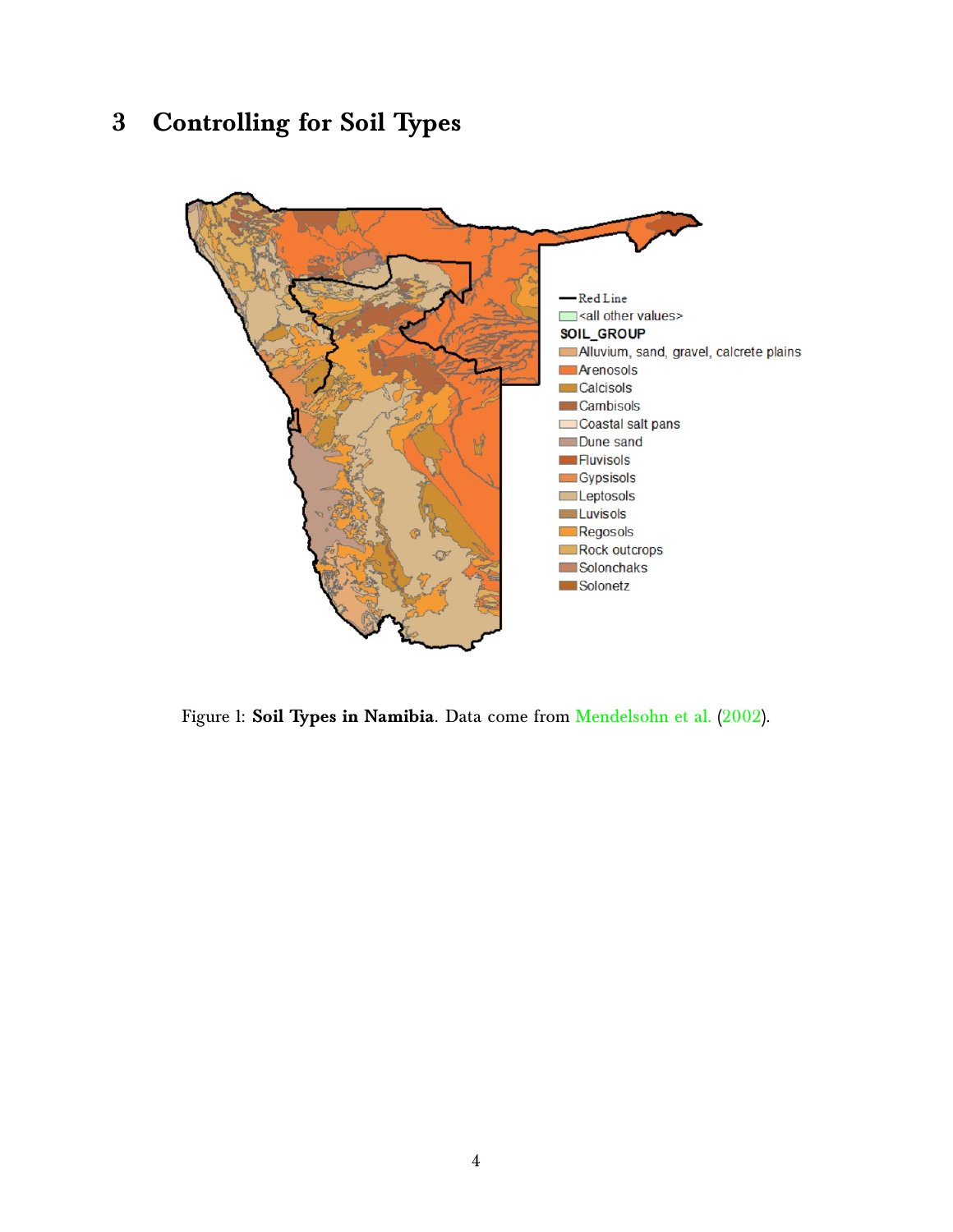|                           |                         |              |              | Dependent variable: |              |              |
|---------------------------|-------------------------|--------------|--------------|---------------------|--------------|--------------|
|                           |                         | Livestock    |              | Crop                |              | Poultry      |
|                           | matched                 | full         | matched      | full                | matched      | full         |
|                           | (1)                     | (2)          | (3)          | (4)                 | (5)          | (6)          |
| Direct rule               | $0.972***$              | $0.854***$   | $-0.225$     | $-0.323*$           | 3.756***     | 4.586***     |
|                           | (0.195)                 | (0.206)      | (0.209)      | (0.174)             | (0.640)      | (0.776)      |
| Temperature               | $0.403***$              | $0.402***$   | $0.448***$   | $-0.679***$         | $1.184***$   | $0.984***$   |
|                           | (0.078)                 | (0.078)      | (0.077)      | (0.052)             | (0.285)      | (0.239)      |
| Elevation                 | $0.204***$              | $0.203***$   | $0.285***$   | $0.349***$          | $-0.551***$  | $-0.265***$  |
|                           | (0.029)                 | (0.029)      | (0.017)      | (0.016)             | (0.130)      | (0.063)      |
| Rain                      | $-0.453^{\ast\ast\ast}$ | $-0.416***$  | $-0.075**$   | $0.138***$          | 0.242        | $-0.208$     |
|                           | (0.035)                 | (0.041)      | (0.032)      | (0.024)             | (0.167)      | (0.168)      |
| <b>Ferralic Arenosols</b> | 2.333***                | 2.313***     |              | $-0.696***$         | 0.566        | 0.873        |
|                           | (0.312)                 | (0.311)      |              | (0.218)             | (1.105)      | (0.915)      |
| Lithic Leptosols          | 0.344                   | 0.398        |              | $-0.141$            | $-1.679***$  | $-1.637***$  |
|                           | (0.339)                 | (0.340)      |              | (0.275)             | (0.626)      | (0.559)      |
| Petric Calcisols          | $-0.631***$             | $-0.663***$  | $0.168***$   | $-0.165***$         | $1.186***$   | $1.091***$   |
|                           | (0.093)                 | (0.094)      | (0.047)      | (0.049)             | (0.316)      | (0.266)      |
| Rock outcrops             | $-0.645***$             | $-0.718***$  |              | $0.248***$          | $0.805**$    | $1.566***$   |
|                           | (0.104)                 | (0.112)      |              | (0.074)             | (0.384)      | (0.392)      |
| In(Distance to Red Line)  |                         | $0.016*$     |              | $0.032***$          |              | $-0.112**$   |
|                           |                         | (0.010)      |              | (0.006)             |              | (0.046)      |
| ln(Distance to Windhoek)  | $0.644***$              | $0.443*$     | 0.100        | $0.275*$            | $1.132***$   | 3.091***     |
|                           | (0.224)                 | (0.253)      | (0.150)      | (0.156)             | (0.309)      | (0.852)      |
| Constituency FE           | $\checkmark$            | $\checkmark$ | $\checkmark$ | $\checkmark$        | $\checkmark$ | $\checkmark$ |
| Observations              | 2,200                   | 2,201        | 2,984        | 4,144               | 382          | 1,053        |
| Adjusted $R^2$            | 0.227                   | 0.227        | 0.158        | 0.223               | 0.322        | 0.188        |

Table 2: Direct Rule and Commercialization of Agriculture

Standard errors are in parentheses. Constant estimated but not displayed.  $\mathrm{^{***}}\mathrm{p} < .01; \mathrm{^{**}}\mathrm{p} < .05; \mathrm{^{*}}\mathrm{p} < .1$ 

# <span id="page-4-0"></span>**4 Excluding Households with European Ancestry**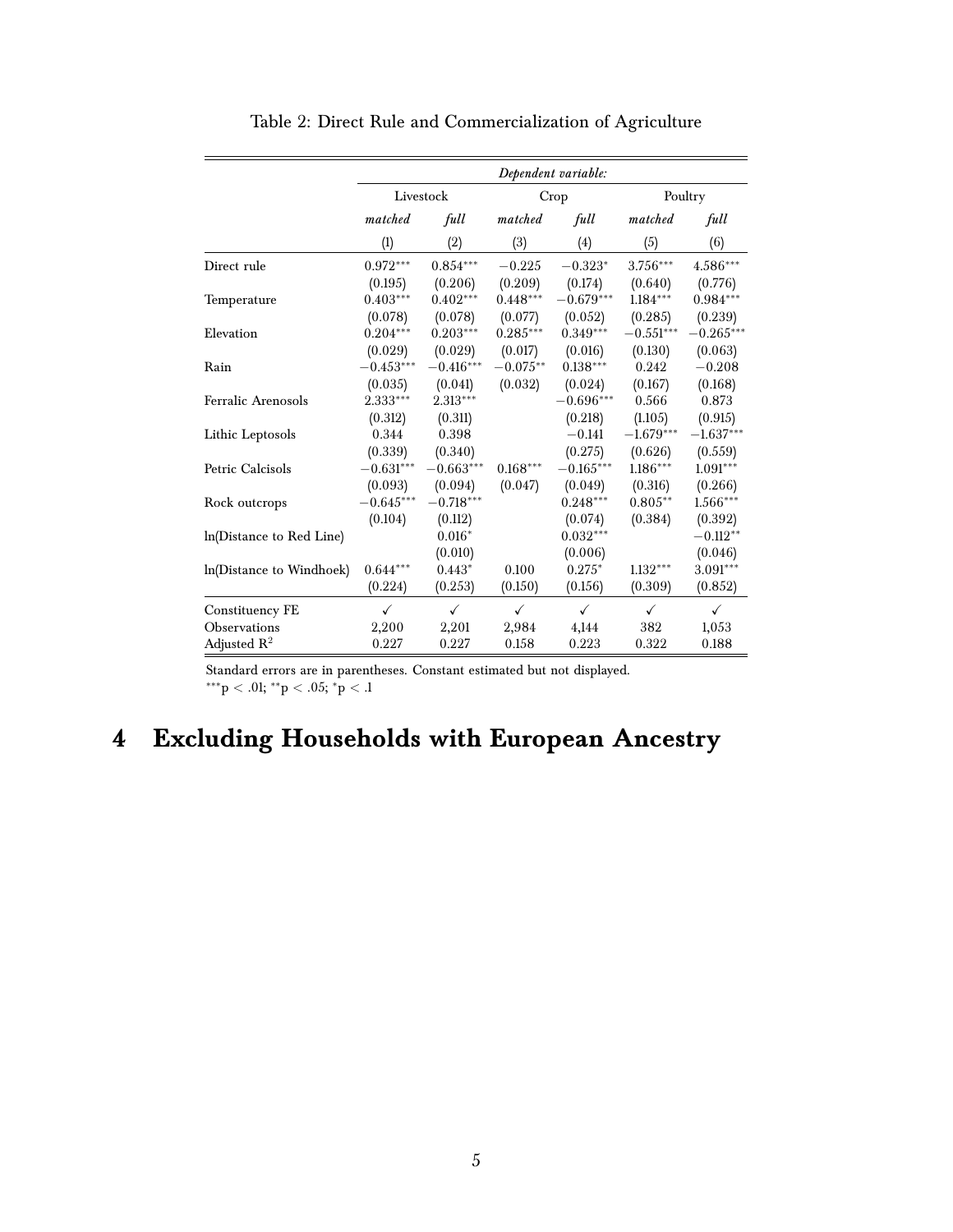|                          |             |              | Dependent variable: |             |              |                     |
|--------------------------|-------------|--------------|---------------------|-------------|--------------|---------------------|
|                          |             | Livestock    |                     | Crop        |              | Poultry             |
|                          | matched     | full         | matched             | full        | matched      | full                |
|                          | (1)         | (2)          | (3)                 | (4)         | (5)          | (6)                 |
| Direct rule              | $0.295*$    | $0.354***$   | $1.651***$          | 0.096       | $1.687**$    | $1.283**$           |
|                          | (0.157)     | (0.169)      | (0.317)             | (0.131)     | (0.714)      | (0.510)             |
| Temperature              | $-0.029$    | $-0.020$     | $-0.633***$         | $-0.653***$ | $0.694***$   | $0.515***$          |
|                          | (0.060)     | (0.060)      | (0.060)             | (0.045)     | (0.250)      | (0.144)             |
| Elevation                | $0.311***$  | $0.303***$   | $0.338***$          | $0.358***$  | $-0.308*$    | $-0.147**$          |
|                          | (0.029)     | (0.030)      | (0.022)             | (0.017)     | (0.163)      | (0.064)             |
| Rainfall                 | $-0.241***$ | $-0.261***$  | $0.078***$          | $0.181***$  | 0.090        | 0.165               |
|                          | (0.023)     | (0.031)      | (0.022)             | (0.021)     | (0.064)      | (0.112)             |
| Carrying capacity        | 0.013       | 0.027        | $-0.048$            | $-0.189***$ | 0.160        | $-0.108^{\ast\ast}$ |
|                          | (0.043)     | (0.046)      | (0.036)             | (0.034)     | (0.425)      | (0.042)             |
| In(Distance to Red Line) |             | $-0.009$     |                     | $0.042***$  |              | 0.046               |
|                          |             | (0.010)      |                     | (0.006)     |              | (0.036)             |
| ln(Distance to Windhoek) | $1.506***$  | $1.573***$   | $1.502***$          | $0.390***$  | 0.318        | 0.618               |
|                          | (0.223)     | (0.231)      | (0.275)             | (0.147)     | (1.637)      | (0.694)             |
| Constituency FE          | ✓           | $\checkmark$ | $\checkmark$        | ✓           | $\checkmark$ | $\checkmark$        |
| Observations             | 2,134       | 2,160        | 2,968               | 4,122       | 374          | 1,049               |
| Adjusted $R^2$           | 0.190       | 0.189        | 0.186               | 0.211       | 0.204        | 0.154               |

Table 3: Direct Rule and Commercialization of Agriculture

Standard errors are in parentheses. Constant estimated but not displayed.

 $^{***}p < .01; ^{**}p < .05; ^{*}p < .1$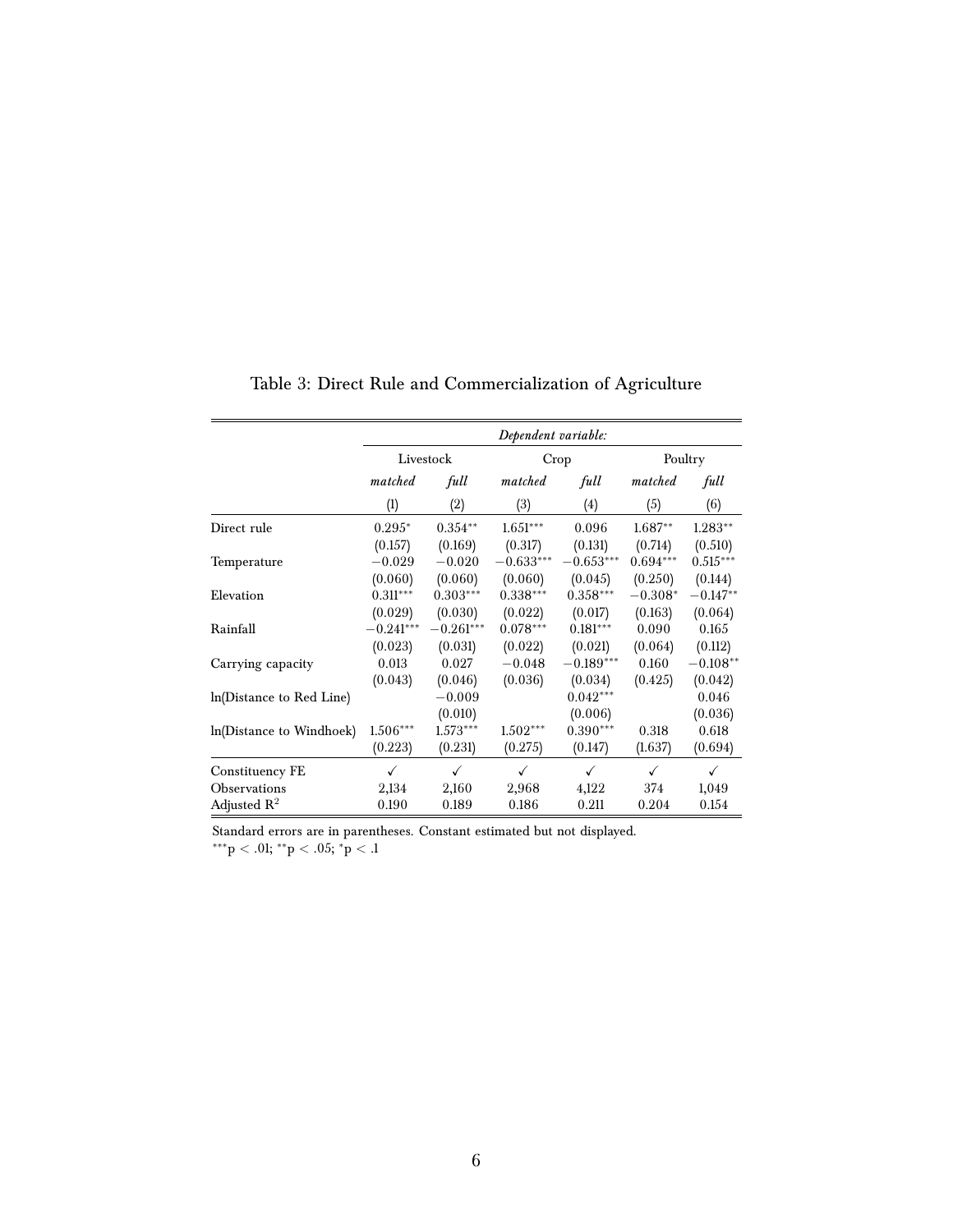|                          |                          |                                                |                                                                   |                                                                                                                        | Dependent variable.                                                                                         |                                                                                                                                                                                                                                                                                                                           |                                                                                                                                     |                                                                                                                                                                                                                                                                                                |                                                    |                                                                                                                                                                                                                                                                                              |
|--------------------------|--------------------------|------------------------------------------------|-------------------------------------------------------------------|------------------------------------------------------------------------------------------------------------------------|-------------------------------------------------------------------------------------------------------------|---------------------------------------------------------------------------------------------------------------------------------------------------------------------------------------------------------------------------------------------------------------------------------------------------------------------------|-------------------------------------------------------------------------------------------------------------------------------------|------------------------------------------------------------------------------------------------------------------------------------------------------------------------------------------------------------------------------------------------------------------------------------------------|----------------------------------------------------|----------------------------------------------------------------------------------------------------------------------------------------------------------------------------------------------------------------------------------------------------------------------------------------------|
|                          | Wealth                   |                                                |                                                                   | Toilet                                                                                                                 | $_{\rm{Floor}}$                                                                                             |                                                                                                                                                                                                                                                                                                                           | Roof                                                                                                                                |                                                                                                                                                                                                                                                                                                | Heat                                               |                                                                                                                                                                                                                                                                                              |
|                          | $\emph{nated}$           |                                                | natchea                                                           |                                                                                                                        | natchea                                                                                                     |                                                                                                                                                                                                                                                                                                                           | $\emph{matched}$                                                                                                                    |                                                                                                                                                                                                                                                                                                | matched                                            |                                                                                                                                                                                                                                                                                              |
|                          | $\in$                    | $\widehat{\mathfrak{D}}$                       | ලු                                                                | Ð                                                                                                                      | $\odot$                                                                                                     | $\odot$                                                                                                                                                                                                                                                                                                                   | $\mathfrak{S}$                                                                                                                      | ම                                                                                                                                                                                                                                                                                              | $\odot$                                            | $\widehat{\Xi}$                                                                                                                                                                                                                                                                              |
| Direct rule              | $2.468***$               | $2.196***$                                     | $5.312***$                                                        | $8.531***$                                                                                                             | $4.073***$                                                                                                  | $2.957***$                                                                                                                                                                                                                                                                                                                | $5.161***$                                                                                                                          | $9.284***$                                                                                                                                                                                                                                                                                     | $4.520***$                                         | $5.754***$                                                                                                                                                                                                                                                                                   |
| Temperature              | $(0.389)$<br>-0.562**    | $(0.112)$<br>$0.991***$                        | $(0.769)$<br>13.186<br>170.341)<br>1.426***<br>(0.076)<br>(0.076) | $\begin{array}{l} (0.314) \\ (0.307) \\ (0.307) \\ (0.307) \\ (0.037) \\ (0.037) \\ (0.047) \\ (0.047) \\ \end{array}$ | $\begin{array}{c} (0.755) \\ 0.366 \\ 0.447) \\ 0.290^{***} \\ 0.082) \\ 0.082) \\ 0.360^{***} \end{array}$ | $\begin{array}{l} (0.328) \\ (1.483^{***} \\ (0.278) \\ (0.278) \\ (0.044) \\ (0.044) \\ (0.053) \\ (0.053) \\ (0.059) \\ (0.100) \\ (0.100) \\ (0.100) \\ (0.100) \\ (0.100) \\ (0.100) \\ (0.100) \\ (0.100) \\ (0.100) \\ (0.100) \\ (0.100) \\ (0.100) \\ (0.100) \\ (0.100) \\ (0.100) \\ (0.100) \\ (0.100) \\ (0.$ | $\begin{array}{l} (0.824) \\ -0.316 \\ (0.377) \\ 0.587^{***} \\ (0.079) \\ 0.521^{***} \\ (0.082) \\ (0.082) \\ 0.003 \end{array}$ | $\begin{array}{c} (0.385)\\ 0.254\\ (0.244)\\ 0.346^{***}\\ (0.041)\\ (0.053)\\ (0.053)\\ (0.053)\\ (0.054)\\ (0.057)\\ (0.034)\\ (0.034)\\ (0.034)\\ (0.034)\\ (0.035)\\ (0.034)\\ (0.035)\\ (0.035)\\ (0.035)\\ (0.036)\\ (0.037)\\ (0.038)\\ (0.038)\\ (0.039)\\ (0.039)\\ (0.039)\\ (0.03$ | $\left( 1.211\right)$ $1.633**$                    | $\begin{array}{l} (0.327)\\ (0.328)\\ (0.328)\\ (0.329)\\ (0.042)\\ (0.042)\\ (0.054)\\ (0.054)\\ (0.059)\\ (0.059)\\ (0.105)\\ (0.105)\\ (0.005)\\ (0.005)\\ (0.005)\\ (0.005)\\ (0.005)\\ (0.005)\\ (0.005)\\ (0.005)\\ (0.005)\\ (0.005)\\ (0.005)\\ (0.005)\\ (0.005)\\ (0.005)\\ (0.00$ |
| Elevation                | $(0.126)$<br>$0.246***$  | $(0.069)$<br>0.359***                          |                                                                   |                                                                                                                        |                                                                                                             |                                                                                                                                                                                                                                                                                                                           |                                                                                                                                     |                                                                                                                                                                                                                                                                                                | $(0.508)$<br>$0.863***$<br>$(0.108)$<br>$0.506***$ |                                                                                                                                                                                                                                                                                              |
|                          |                          |                                                |                                                                   |                                                                                                                        |                                                                                                             |                                                                                                                                                                                                                                                                                                                           |                                                                                                                                     |                                                                                                                                                                                                                                                                                                |                                                    |                                                                                                                                                                                                                                                                                              |
| Rainfall                 | $(0.036)$<br>0.400***    | $(0.020)$<br>$0.088***$                        |                                                                   |                                                                                                                        |                                                                                                             |                                                                                                                                                                                                                                                                                                                           |                                                                                                                                     |                                                                                                                                                                                                                                                                                                |                                                    |                                                                                                                                                                                                                                                                                              |
|                          | $(0.035)$<br>$-0.435***$ | $(0.023)$<br>$-0.385***$                       | $(0.078)$<br>$0.837***$                                           |                                                                                                                        | $(0.084)$<br>0.369***<br>0.120)                                                                             |                                                                                                                                                                                                                                                                                                                           |                                                                                                                                     |                                                                                                                                                                                                                                                                                                | $(0.11)$<br>$1.909***$<br>$(0.305)$                |                                                                                                                                                                                                                                                                                              |
| Carrying capacity        |                          |                                                |                                                                   |                                                                                                                        |                                                                                                             |                                                                                                                                                                                                                                                                                                                           |                                                                                                                                     |                                                                                                                                                                                                                                                                                                |                                                    |                                                                                                                                                                                                                                                                                              |
|                          | (0.061)                  |                                                | (0.128)                                                           | $(0.087)$<br>$0.050***$                                                                                                |                                                                                                             |                                                                                                                                                                                                                                                                                                                           | (0.113)                                                                                                                             |                                                                                                                                                                                                                                                                                                |                                                    |                                                                                                                                                                                                                                                                                              |
| In(Distance to Red Line) |                          | $(0.042)$<br>0.041***<br>$(0.007)$<br>2.573*** |                                                                   |                                                                                                                        |                                                                                                             |                                                                                                                                                                                                                                                                                                                           |                                                                                                                                     |                                                                                                                                                                                                                                                                                                |                                                    |                                                                                                                                                                                                                                                                                              |
| In(Distance to Windhoek) | $.898***$                |                                                | $4.918***$                                                        | $(0.012)$<br>5.477***                                                                                                  | $0.06***$                                                                                                   | $(0.014)$<br>2.286***                                                                                                                                                                                                                                                                                                     | $0.645***$                                                                                                                          | $(0.012)$<br>$6.317***$                                                                                                                                                                                                                                                                        | $0^{\ast\ast}00$                                   | $(0.015)$<br>$0.603***$                                                                                                                                                                                                                                                                      |
|                          | (0.354)                  | (0.146)                                        | (0.702)                                                           | (0.291)                                                                                                                | (0.690)                                                                                                     | (0.272)                                                                                                                                                                                                                                                                                                                   | (0.770)                                                                                                                             | (0.399)                                                                                                                                                                                                                                                                                        | (0.902)                                            | (0.325)                                                                                                                                                                                                                                                                                      |
| Constituency FE          |                          |                                                |                                                                   |                                                                                                                        |                                                                                                             |                                                                                                                                                                                                                                                                                                                           |                                                                                                                                     |                                                                                                                                                                                                                                                                                                |                                                    |                                                                                                                                                                                                                                                                                              |
| Observations             | 4,118                    | 9,282                                          | 4,122                                                             | 9,230                                                                                                                  | 4,066                                                                                                       | 8,208                                                                                                                                                                                                                                                                                                                     | 4,104                                                                                                                               | 9,215                                                                                                                                                                                                                                                                                          | 4,118                                              | 9,282                                                                                                                                                                                                                                                                                        |
| Adjusted R <sup>2</sup>  | 0.148                    | 0.132                                          |                                                                   |                                                                                                                        |                                                                                                             |                                                                                                                                                                                                                                                                                                                           |                                                                                                                                     |                                                                                                                                                                                                                                                                                                |                                                    |                                                                                                                                                                                                                                                                                              |
|                          |                          |                                                | 851.097,                                                          | 10,684.890                                                                                                             | 4.697.297                                                                                                   | 9,329.964                                                                                                                                                                                                                                                                                                                 | 4,972.095                                                                                                                           | 9.956.540                                                                                                                                                                                                                                                                                      | 2,825.883                                          | 7,904.380                                                                                                                                                                                                                                                                                    |
|                          |                          |                                                |                                                                   |                                                                                                                        |                                                                                                             |                                                                                                                                                                                                                                                                                                                           |                                                                                                                                     |                                                                                                                                                                                                                                                                                                |                                                    |                                                                                                                                                                                                                                                                                              |

Table 4: Living Standards Table 4: Living Standards

Standard errors are in parentheses. Constant estimated but not displayed.<br>\*\*\*p < .0i; \*\*p < .05; \*p < .1 Standard errors are in parentheses. Constant estimated but not displayed.

∗∗∗p < .01; ∗∗p < .05; ∗p < .1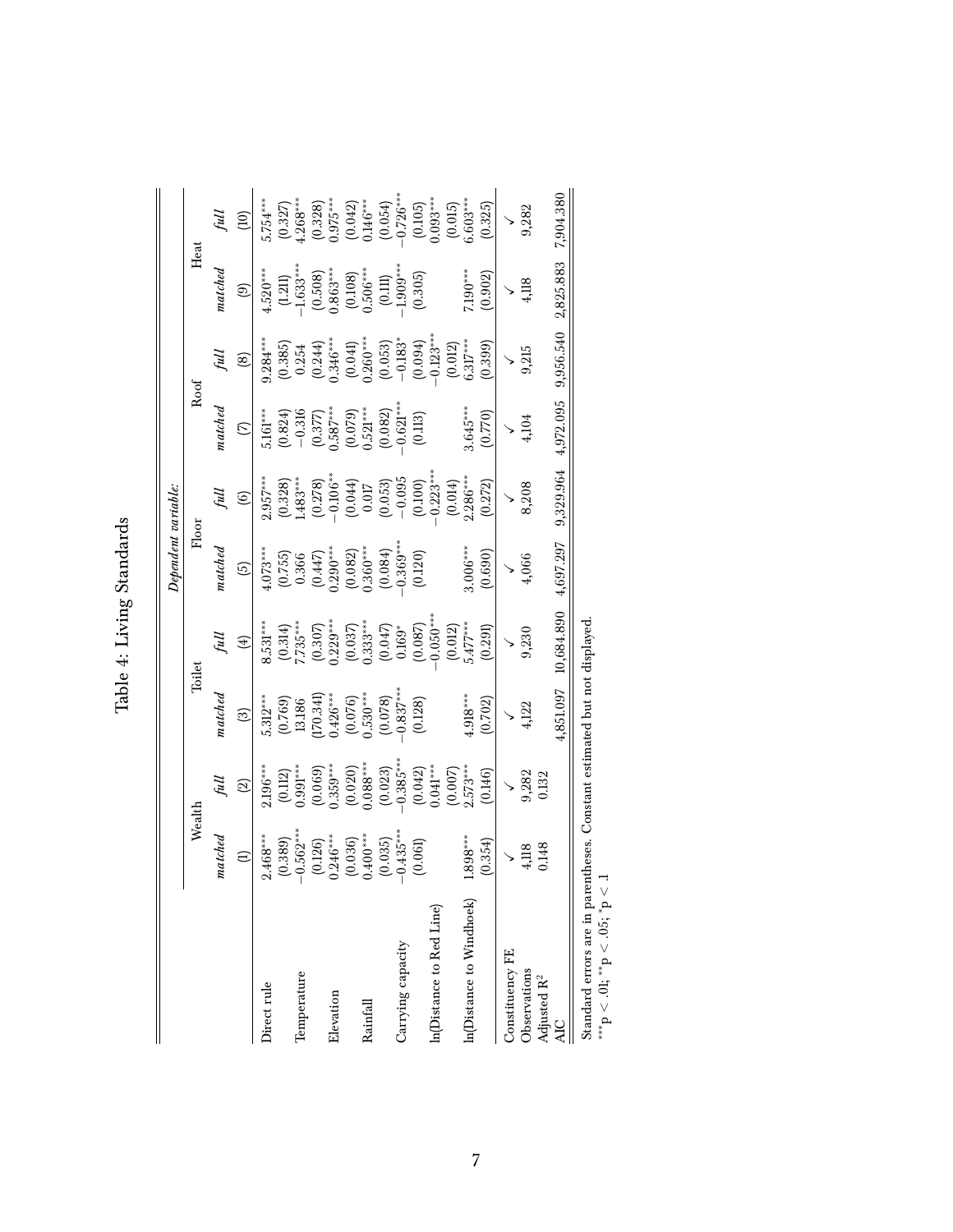# <span id="page-7-0"></span>**5 Excluding Etosha National Park**

|                          |              |              | Dependent variable: |              |              |              |
|--------------------------|--------------|--------------|---------------------|--------------|--------------|--------------|
|                          | Livestock    |              |                     | Crop         | Poultry      |              |
|                          | matched      | full         | matched             | full         | matched      | full         |
|                          | (1)          | (2)          | (3)                 | (4)          | (5)          | (6)          |
| Direct rule              | $0.309**$    | $0.335***$   | $1.164***$          | 0.073        | $1.549**$    | $1.374***$   |
|                          | (0.155)      | (0.168)      | (0.356)             | (0.128)      | (0.726)      | (0.510)      |
| Temperature              | $-0.031$     | $-0.027$     | $-0.574***$         | $-0.643***$  | $0.713***$   | $0.459***$   |
|                          | (0.060)      | (0.061)      | (0.064)             | (0.045)      | (0.255)      | (0.143)      |
| Elevation                | $0.334***$   | $0.330***$   | $0.302***$          | $0.358***$   | $-0.370**$   | $-0.158**$   |
|                          | (0.028)      | (0.030)      | (0.022)             | (0.017)      | (0.162)      | (0.064)      |
| Rainfall                 | $-0.236***$  | $-0.245***$  | $0.073***$          | $0.177***$   | $0.115*$     | 0.178        |
|                          | (0.023)      | (0.031)      | (0.023)             | (0.020)      | (0.065)      | (0.112)      |
| Carrying capacity        | $-0.016$     | $-0.010$     | $-0.034$            | $-0.196***$  | 0.331        | $-0.103**$   |
|                          | (0.042)      | (0.045)      | (0.037)             | (0.034)      | (0.422)      | (0.042)      |
| ln(Distance to Red Line) |              | $-0.004$     |                     | $0.042***$   |              | 0.047        |
|                          |              | (0.010)      |                     | (0.006)      |              | (0.036)      |
| ln(Distance to Windhoek) | $1.606***$   | $1.634***$   | $1.071***$          | $0.400***$   | $-0.284$     | 0.626        |
|                          | (0.224)      | (0.234)      | (0.307)             | (0.147)      | (1.637)      | (0.695)      |
| Constituency FE          | $\checkmark$ | $\checkmark$ | $\checkmark$        | $\checkmark$ | $\checkmark$ | $\checkmark$ |
| Observations             | 2,200        | 2,201        | 2,984               | 4,144        | 382          | 1,053        |
| Adjusted $R^2$           | 0.196        | 0.196        | 0.173               | 0.216        | 0.205        | 0.167        |

#### Table 5: Direct Rule and Commercialization of Agriculture

Standard errors are in parentheses. Constant estimated but not displayed. ∗∗∗p < .01; ∗∗p < .05; <sup>∗</sup>p < .1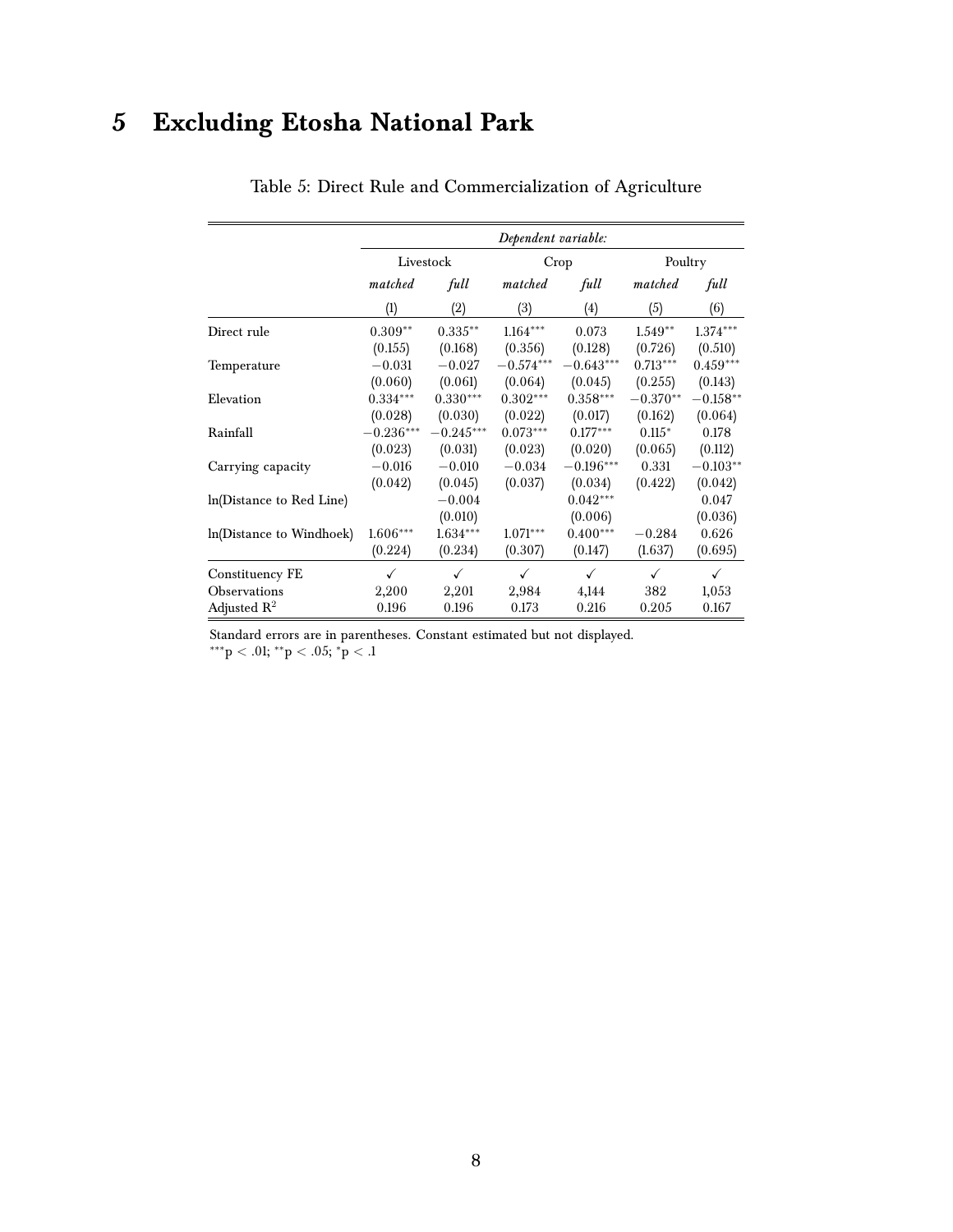|                              |                       |                                                                           |                                                                                                              |                                                                                                                                                 |                                                                                                                                                                        | Dependent variable:                                                         |                                                                            |                                                                                                                                                                                                                                                                                                          |                                                                                                                                                                        |                                                 |
|------------------------------|-----------------------|---------------------------------------------------------------------------|--------------------------------------------------------------------------------------------------------------|-------------------------------------------------------------------------------------------------------------------------------------------------|------------------------------------------------------------------------------------------------------------------------------------------------------------------------|-----------------------------------------------------------------------------|----------------------------------------------------------------------------|----------------------------------------------------------------------------------------------------------------------------------------------------------------------------------------------------------------------------------------------------------------------------------------------------------|------------------------------------------------------------------------------------------------------------------------------------------------------------------------|-------------------------------------------------|
|                              | Wealth                |                                                                           | Toilet                                                                                                       |                                                                                                                                                 | Floor                                                                                                                                                                  |                                                                             |                                                                            | Roof                                                                                                                                                                                                                                                                                                     | Heat                                                                                                                                                                   |                                                 |
|                              | matchea               |                                                                           | natched                                                                                                      |                                                                                                                                                 | $\emph{matched}$                                                                                                                                                       |                                                                             | $_{nated}$                                                                 |                                                                                                                                                                                                                                                                                                          | $\emph{matched}$                                                                                                                                                       |                                                 |
|                              | $\in$                 | $\widehat{\infty}$                                                        | ල                                                                                                            | $\bigoplus$                                                                                                                                     | $\odot$                                                                                                                                                                | $\circledcirc$                                                              | $\odot$                                                                    | ම                                                                                                                                                                                                                                                                                                        | $\circledcirc$                                                                                                                                                         | ЭŐ<br>С                                         |
| Direct rule                  | $3.923***$            | $2.057***$                                                                |                                                                                                              | $9.049***$                                                                                                                                      | $4.059***$                                                                                                                                                             | $3.101***$                                                                  | $7.416***$                                                                 | $0.501***$                                                                                                                                                                                                                                                                                               | $5.149***$                                                                                                                                                             | $5.158***$                                      |
| Temperature                  | $(0.429)$<br>-0.770** | $\begin{array}{c} (0.121) \\ 1.157*** \\ (0.076) \\ 0.587*** \end{array}$ | $\begin{array}{l} 5.465^{***} \ (0.772) \ (0.772) \ 1.417^{*} \ (0.728) \ (0.728) \ 1.465^{***} \end{array}$ | $(0.327)$<br>7.944***                                                                                                                           | $\begin{array}{c} (0.774) \\ 0.080 \\ (0.484) \\ 0.398$ $(0.682) \\ (0.682) \\ 0.542*** \\ (0.084) \\ (0.084) \\ (0.004) \\ (0.004) \\ (0.120) \\ (0.120) \end{array}$ | $(0.354)$<br>2.000***                                                       | $(1.002)$<br>$-0.475$<br>$(0.420)$<br>$(0.67***$<br>$(0.081)$<br>$(0.081)$ | $\begin{array}{l} (0.449)\\ 0.601^{**}\\ 0.604^{**}\\ (0.254)\\ (0.040)\\ (0.040)\\ (0.049)\\ (0.049)\\ (0.049)\\ (0.008)\\ (0.008)\\ (0.01)^{***}\\ (0.01)\\ (0.01)\\ (0.01)\\ (0.01)\\ (0.01)\\ (0.01)\\ (0.02)\\ (0.01)\\ (0.02)\\ (0.01)\\ (0.02)\\ (0.01)\\ (0.02)\\ (0.01)\\ (0.02)\\ (0.02)\\ (0$ | $\begin{array}{c} \text{(1.234)}\\ \text{(2.293)}\\ \text{(0.411)}\\ \text{(0.411)}\\ \text{(0.110)}\\ \text{(0.110)}\\ \text{(0.110)}\\ \text{(0.111)}\\ \end{array}$ | $(0.322)$<br>L.656***                           |
|                              |                       |                                                                           |                                                                                                              |                                                                                                                                                 |                                                                                                                                                                        |                                                                             |                                                                            |                                                                                                                                                                                                                                                                                                          |                                                                                                                                                                        |                                                 |
| Elevation                    | $(0.140)$<br>0.351*** |                                                                           |                                                                                                              | $(0.304)$<br>$0.423***$                                                                                                                         |                                                                                                                                                                        |                                                                             |                                                                            |                                                                                                                                                                                                                                                                                                          |                                                                                                                                                                        | $(0.314)$<br>$(0.96***$                         |
|                              | $(0.039)$<br>0.499*** | $(0.021)$<br>0.254***                                                     | $(0.076)$<br>$0.486***$                                                                                      | $\begin{array}{l} (0.035) \\ 0.367^{***} \\ (0.044) \\ (0.044) \\ (0.038) \\ (0.088) \\ (0.002 \\ (0.011) \\ (0.011) \\ (0.011) \\ \end{array}$ |                                                                                                                                                                        | $\begin{array}{c} (0.312) \\ 0.067^* \\ (0.041) \\ 0.146^{***} \end{array}$ |                                                                            |                                                                                                                                                                                                                                                                                                          |                                                                                                                                                                        | $(0.039)$<br>$0.287***$                         |
| Rainfall                     |                       |                                                                           |                                                                                                              |                                                                                                                                                 |                                                                                                                                                                        |                                                                             |                                                                            |                                                                                                                                                                                                                                                                                                          |                                                                                                                                                                        |                                                 |
|                              | (0.039)               | $(0.025)$<br>$-0.882***$                                                  |                                                                                                              |                                                                                                                                                 |                                                                                                                                                                        | $(0.051)$<br>$-0.307**$                                                     |                                                                            |                                                                                                                                                                                                                                                                                                          | $(0.112)$<br>$1.958**$<br>$(0.305)$                                                                                                                                    |                                                 |
| Carrying capacity            | $-0.507***$           |                                                                           |                                                                                                              |                                                                                                                                                 |                                                                                                                                                                        |                                                                             |                                                                            |                                                                                                                                                                                                                                                                                                          |                                                                                                                                                                        |                                                 |
|                              | (0.064)               | $(0.044)$<br>0.107***<br>0.007)<br>9.457***                               | $\begin{array}{c} (0.078) \\ 0.861^{**} \\ (0.127) \end{array}$                                              |                                                                                                                                                 |                                                                                                                                                                        | $(0.101)$<br>$-0.184***$                                                    | $(0.084)$<br>0.680**                                                       |                                                                                                                                                                                                                                                                                                          |                                                                                                                                                                        | $(0.050)$<br>-1.084***<br>$(0.102)$<br>0.152*** |
| In(Distance to Red Line)     |                       |                                                                           |                                                                                                              |                                                                                                                                                 |                                                                                                                                                                        |                                                                             |                                                                            |                                                                                                                                                                                                                                                                                                          |                                                                                                                                                                        |                                                 |
|                              |                       |                                                                           |                                                                                                              |                                                                                                                                                 |                                                                                                                                                                        | $(0.014)$<br>2.723***                                                       |                                                                            |                                                                                                                                                                                                                                                                                                          |                                                                                                                                                                        | $(0.013)$<br>7.579***                           |
| In(Distance to Windhoek)     | $.920***$             |                                                                           | $5.103***$                                                                                                   |                                                                                                                                                 | $2.712***$                                                                                                                                                             |                                                                             | $0.254***$                                                                 |                                                                                                                                                                                                                                                                                                          | $7.812**$                                                                                                                                                              |                                                 |
|                              | (0.391)               | (0.160)                                                                   | (0.703)                                                                                                      | (0.300)                                                                                                                                         | (0.715)                                                                                                                                                                | (0.271)                                                                     | (0.926)                                                                    | (0.428)                                                                                                                                                                                                                                                                                                  | (0.959)                                                                                                                                                                | (0.328)                                         |
| Constituency FE              |                       |                                                                           |                                                                                                              |                                                                                                                                                 |                                                                                                                                                                        |                                                                             |                                                                            | $\searrow$                                                                                                                                                                                                                                                                                               |                                                                                                                                                                        |                                                 |
| Observations                 | 4,148                 | $\frac{10,331}{0.211}$                                                    | 4,134                                                                                                        | 10,279                                                                                                                                          | 4,096                                                                                                                                                                  | 8,593                                                                       | 4,134                                                                      | 10,245                                                                                                                                                                                                                                                                                                   | 4,148                                                                                                                                                                  | 10,331                                          |
| Adjusted R <sup>2</sup>      | 0.241                 |                                                                           |                                                                                                              |                                                                                                                                                 |                                                                                                                                                                        |                                                                             |                                                                            |                                                                                                                                                                                                                                                                                                          |                                                                                                                                                                        |                                                 |
| AIC                          |                       |                                                                           | ,851.244                                                                                                     | 11,701.040                                                                                                                                      | 4,748.302                                                                                                                                                              | 9,970.093                                                                   | 4,865.386                                                                  | 10,883.370                                                                                                                                                                                                                                                                                               | 2,904.349                                                                                                                                                              | 9,393.606                                       |
| atandand annonces and in nor |                       | Casto attacted but as the local cool                                      |                                                                                                              |                                                                                                                                                 |                                                                                                                                                                        |                                                                             |                                                                            |                                                                                                                                                                                                                                                                                                          |                                                                                                                                                                        |                                                 |

Table 6: Living Standards Table 6: Living Standards

Standard errors are in parentheses. Constant estimated but not displayed.<br>\*\*\*p < .01; \*\*p < .05; \*p < .1 Standard errors are in parentheses. Constant estimated but not displayed.

∗∗∗p < .01; ∗∗p < .05; ∗p < .1

9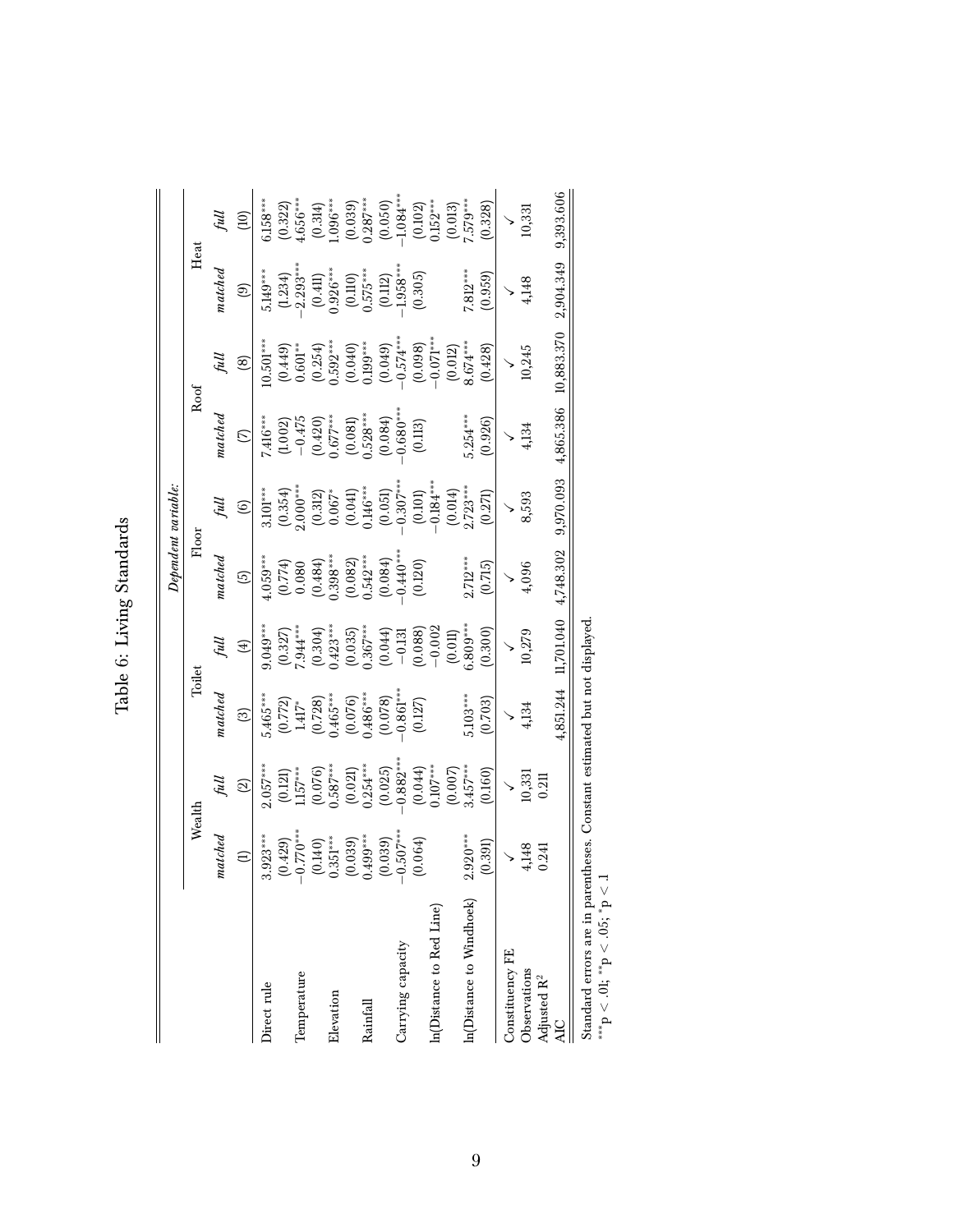### <span id="page-9-0"></span>**6 Including Observations with Greater Distance from the Red Line**

Table 7: Direct Rule and Commercialization of Agriculture (Observations Within 30km of the Red Line)

|                          |              |             | Dependent variable: |              |           |              |
|--------------------------|--------------|-------------|---------------------|--------------|-----------|--------------|
|                          |              | Livestock   |                     | Crop         |           | Poultry      |
|                          | matched      | full        | matched             | full         | matched   | full         |
|                          | (1)          | (2)         | (3)                 | (4)          | (5)       | (6)          |
| Direct rule              | $0.444***$   | $0.549***$  | $1.025^{***}$       | 0.075        | $1.077**$ | $0.897***$   |
|                          | (0.154)      | (0.161)     | (0.093)             | (0.109)      | (0.514)   | (0.347)      |
| Temperature              | $-0.028$     | 0.003       | $-0.161***$         | $-0.586***$  | 0.249     | 0.230        |
|                          | (0.060)      | (0.062)     | (0.034)             | (0.040)      | (0.188)   | (0.142)      |
| Elevation                | $0.144***$   | $0.136***$  | $0.143***$          | $0.242***$   | $-0.098$  | $-0.115***$  |
|                          | (0.023)      | (0.023)     | (0.012)             | (0.013)      | (0.103)   | (0.057)      |
| Rainfall                 | $-0.226***$  | $-0.247***$ | $-0.029***$         | $0.105***$   | 0.082     | $0.130***$   |
|                          | (0.023)      | (0.025)     | (0.011)             | (0.015)      | (0.052)   | (0.041)      |
| Carrying capacity        | $0.111***$   | $0.141***$  | $-0.078***$         | $-0.048**$   | $-0.001$  | 0.006        |
|                          | (0.036)      | (0.035)     | (0.020)             | (0.023)      | (0.227)   | (0.039)      |
| ln(Distance to Red Line) |              | $-0.006*$   |                     | $0.010***$   |           | $0.009*$     |
|                          |              | (0.004)     |                     | (0.002)      |           | (0.005)      |
| ln(Distance to Windhoek) | $1.307***$   | 1.399***    | $1.030***$          | 0.166        | 0.531     | 0.159        |
|                          | (0.229)      | (0.227)     | (0.091)             | (0.126)      | (0.985)   | (0.341)      |
| Constituency FE          | $\checkmark$ | ✓           | $\checkmark$        | $\checkmark$ | ✓         | $\checkmark$ |
| <b>Observations</b>      | 2,556        | 3,284       | 5,614               | 5,892        | 508       | 1,846        |
| Adjusted $R^2$           | 0.145        | 0.118       | 0.096               | 0.179        | 0.191     | 0.081        |

Standard errors are in parentheses. Constant estimated but not displayed. ∗∗∗p < .01; ∗∗p < .05; <sup>∗</sup>p < .1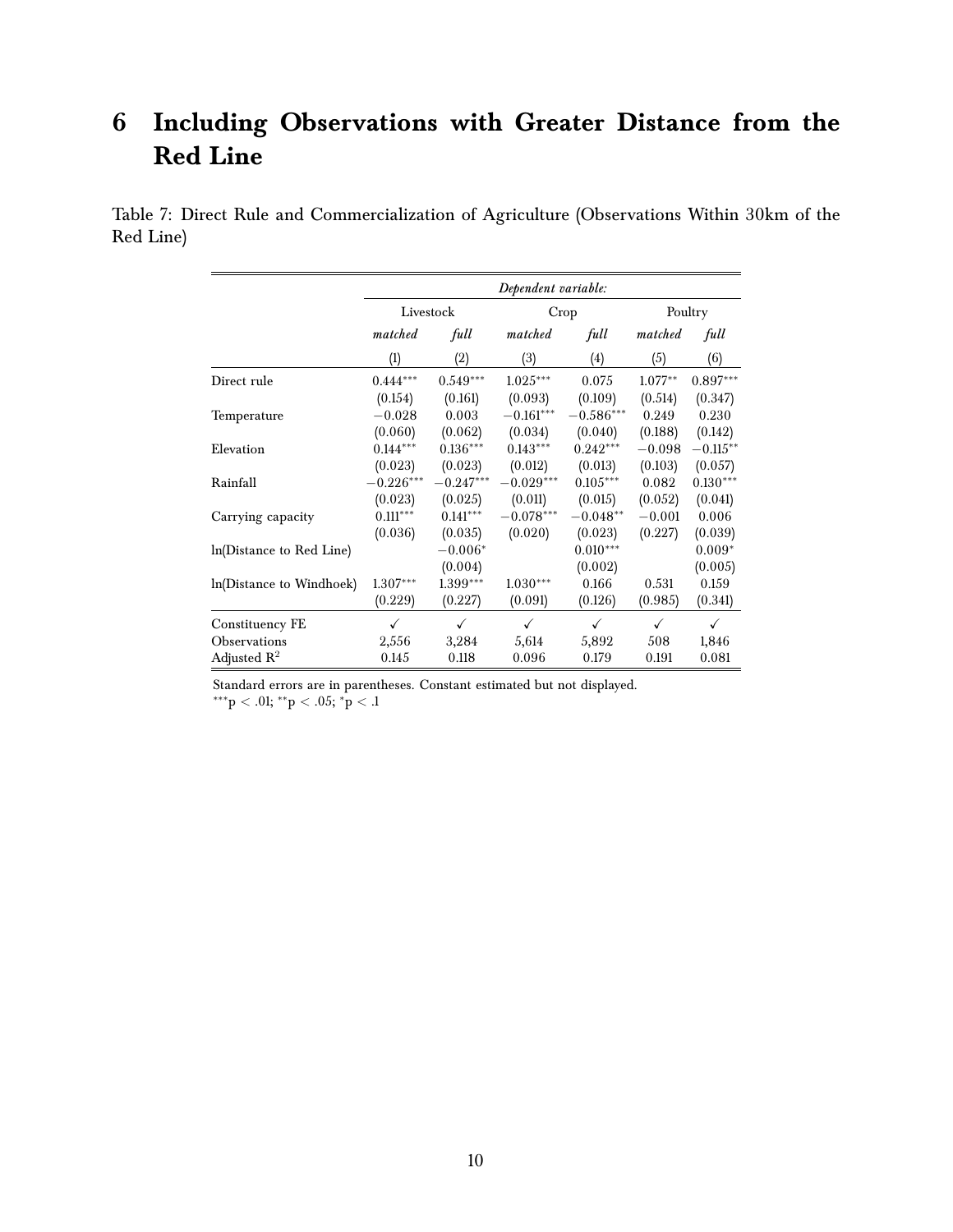|                          |                       |                          |                          |                         |                                                                                                      | Dependent variable:                               |                                                                                                  |                                                                                            |                                          |                         |
|--------------------------|-----------------------|--------------------------|--------------------------|-------------------------|------------------------------------------------------------------------------------------------------|---------------------------------------------------|--------------------------------------------------------------------------------------------------|--------------------------------------------------------------------------------------------|------------------------------------------|-------------------------|
|                          | Wealth                |                          | Toilet                   |                         | Floor                                                                                                |                                                   |                                                                                                  | Roof                                                                                       | Heat                                     |                         |
|                          | natched               | full                     | matched                  |                         | $\emph{matched}$                                                                                     | full                                              | $match$                                                                                          | full                                                                                       | $\emph{matched}$                         |                         |
|                          | $\in$                 | $\mathfrak{D}$           | ලු                       | $\bigoplus$             | $\odot$                                                                                              | $\odot$                                           | $\mathfrak{D}$                                                                                   | @                                                                                          | ම                                        | $\widehat{\Xi}$         |
| Direct rule              | $.024***$             | $0.343***$               | $6.524***$               | $4.655***$              | $6.759***$                                                                                           | $3.991***$                                        | $3.282**$                                                                                        | $6.503**$                                                                                  | 7.577***                                 | $3.233***$              |
|                          | (0.031)               | $(0.014)$<br>0.150***    | $(0.417)$<br>-1.698***   | $(0.188)$<br>1.017***   | $(0.378)$<br>-1.486***                                                                               |                                                   |                                                                                                  | $(0.535)$<br>-1.834***                                                                     | $(0.528)$<br>$-2.640***$                 | $(0.191)$<br>$0.277**$  |
| Temperature              | $-0.039***$           |                          |                          |                         |                                                                                                      |                                                   |                                                                                                  |                                                                                            |                                          |                         |
| Elevation                | $-0.392**$<br>(0.010) | $(0.009)$<br>$0.080***$  | $(0.198)$<br>$0.472***$  | $(0.106)$<br>0.547***   | $\begin{array}{c} (0.215) \\ 0.074^* \\ (0.042) \\ 0.822^{***} \\ (0.058) \\ (0.058) \\ \end{array}$ | $(0.216)$<br>$(202***$<br>$(0.142)$<br>$0.157***$ | $\begin{array}{l} (0.648)\ -2.636^{***}\ (0.212)\ 0.395^{***}\ (0.049)\ 0.433^{***} \end{array}$ | $(0.128)$<br>$0.568***$                                                                    | $(0.221)$<br>1.130***                    | $(0.135)$<br>1.142***   |
|                          | (0.006)               | $(0.003)$<br>$-0.079***$ | $(0.042)$<br>0.225***    | (0.027)                 |                                                                                                      | $(0.030)$<br>$0.166***$                           |                                                                                                  | $\begin{array}{c} (0.034) \\ 0.089^{**} \\ (0.036) \\ (0.036) \\ -0.913^{***} \end{array}$ | $(0.047)$<br>0.019<br>0.057)<br>0.428*** | $(0.030)$<br>$0.305***$ |
| Rainfall                 | $0.056***$            |                          |                          |                         |                                                                                                      |                                                   |                                                                                                  |                                                                                            |                                          |                         |
|                          | (0.005)               | $(0.003)$<br>-0.277***   | $(0.053)$<br>$-0.701***$ | $(0.028)$<br>-1.070***  |                                                                                                      | $(0.030)$<br>$0.848***$                           | $(0.062)$<br>$-0.577***$<br>$(0.068)$                                                            |                                                                                            |                                          | $(0.031)$<br>-1.188***  |
| Carrying capacity        | $0.085***$            |                          |                          |                         |                                                                                                      |                                                   |                                                                                                  |                                                                                            |                                          |                         |
|                          | (0.004)               | $(0.006)$<br>$-0.004***$ | (0.070)                  | $(0.057)$<br>$0.029***$ | (0.067)                                                                                              | $(0.062)$<br>$0.059***$                           |                                                                                                  | $(0.075)$<br>$0.018***$                                                                    | (0.108)                                  | $(0.061)$<br>$0.087***$ |
| In(Distance to Red Line) |                       |                          |                          |                         |                                                                                                      |                                                   |                                                                                                  |                                                                                            |                                          |                         |
|                          |                       | $(0.001)$<br>$-0.412***$ |                          | $(0.006)$<br>7.440***   |                                                                                                      | $(0.006)$<br>4.813***                             |                                                                                                  | $(0.007)$<br>4.233***                                                                      |                                          | $(0.007)$<br>$5.882***$ |
| In(Distance to Windhoek) | $0.193**$             |                          | $0.875***$               |                         | $3.791***$                                                                                           |                                                   | $0.953***$                                                                                       |                                                                                            | $8.310***$                               |                         |
|                          | (0.022)               | (0.021)                  | (0.402)                  | (0.265)                 | (0.333)                                                                                              | (0.253)                                           | (0.623)                                                                                          | (0.457)                                                                                    | (0.470)                                  | (0.264)                 |
| Constituency FE          |                       |                          |                          |                         |                                                                                                      |                                                   |                                                                                                  |                                                                                            |                                          |                         |
| Observations             | 14,802                | 62,970                   | 8,716                    | 15,158                  | 8,424                                                                                                | 12,366                                            | 8,602                                                                                            | 15,007                                                                                     | 8,732                                    | 15,215                  |
| Adjusted R <sup>2</sup>  | 0.626                 | 0.450                    |                          |                         |                                                                                                      |                                                   |                                                                                                  |                                                                                            |                                          |                         |
| ДŊ                       |                       |                          | 10,318.950               | 18,346.710              | 10,535.610                                                                                           | 15,780.560                                        | 10,473.370                                                                                       | 15,872.500                                                                                 | 6,987.629                                | 14,664.320              |
|                          |                       |                          | $-1.7$                   | $\frac{1}{2}$           |                                                                                                      |                                                   |                                                                                                  |                                                                                            |                                          |                         |

Table 8: Living Standards (Observations Within 30km of the Red Line) Table 8: Living Standards (Observations Within 30km of the Red Line)

Standard errors are in parentheses. Constant estimated but not displayed.

∗∗∗p < .01; ∗∗p < .05; Standard errors are in parentheses. Constant estimated but not displayed.<br> \*\*\*p < .01; \*\*p < .05; \*p < .1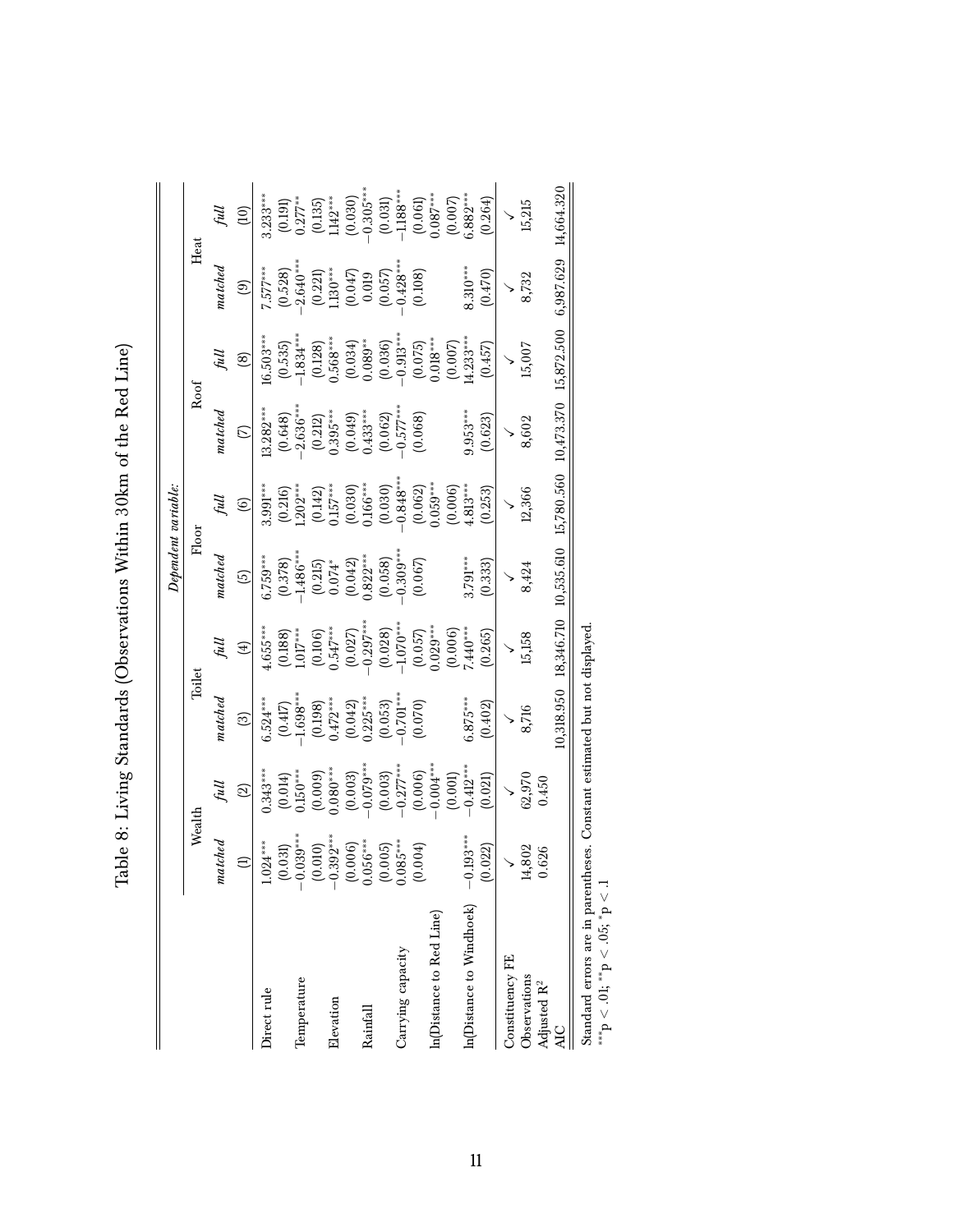Table 9: Direct Rule and Commercialization of Agriculture (Observations Within 40km of the Red Line)

|                          |             |             | Dependent variable: |             |           |             |
|--------------------------|-------------|-------------|---------------------|-------------|-----------|-------------|
|                          |             | Livestock   |                     | Crop        |           | Poultry     |
|                          | matched     | full        | matched             | full        | matched   | full        |
|                          | (1)         | (2)         | (3)                 | (4)         | (5)       | (6)         |
| Direct rule              | $0.620***$  | $0.476***$  | $0.966***$          | 0.164       | $1.092**$ | 0.455       |
|                          | (0.160)     | (0.166)     | (0.093)             | (0.109)     | (0.504)   | (0.339)     |
| Temperature              | $-0.023$    | $-0.091*$   | $-0.173***$         | $-0.392***$ | 0.257     | $-0.411***$ |
|                          | (0.060)     | (0.050)     | (0.030)             | (0.030)     | (0.173)   | (0.054)     |
| Elevation                | $0.141***$  | $0.160***$  | $0.137***$          | $0.230***$  | $-0.104$  | 0.013       |
|                          | (0.024)     | (0.024)     | (0.013)             | (0.014)     | (0.084)   | (0.056)     |
| Rainfall                 | $-0.243***$ | $-0.205***$ | $-0.012$            | $0.134***$  | $0.083*$  | $0.143***$  |
|                          | (0.024)     | (0.026)     | (0.012)             | (0.015)     | (0.049)   | (0.044)     |
| Carrying capacity        | 0.061       | $-0.015$    | $-0.121***$         | $-0.133***$ | 0.007     | $-0.165***$ |
|                          | (0.039)     | (0.032)     | (0.018)             | (0.020)     | (0.195)   | (0.035)     |
| ln(Distance to Red Line) |             | $0.015***$  |                     | $0.027***$  |           | $0.029***$  |
|                          |             | (0.004)     |                     | (0.002)     |           | (0.005)     |
| ln(Distance to Windhoek) | $1.707***$  | $1.627***$  | $1.072***$          | 0.182       | 0.512     | 0.353       |
|                          | (0.235)     | (0.232)     | (0.090)             | (0.130)     | (0.879)   | (0.350)     |
| Constituency FE          | ✓           | ✓           | ✓                   | ✓           | ✓         | ✓           |
| Observations             | 2,610       | 3,845       | 6,066               | 7,021       | 518       | 2,298       |
| Adjusted $R^2$           | 0.113       | 0.086       | 0.065               | 0.127       | 0.189     | 0.087       |

Standard errors are in parentheses. Constant estimated but not displayed.

 $*^{**}p < .01; *^{*}p < .05; *p < .1$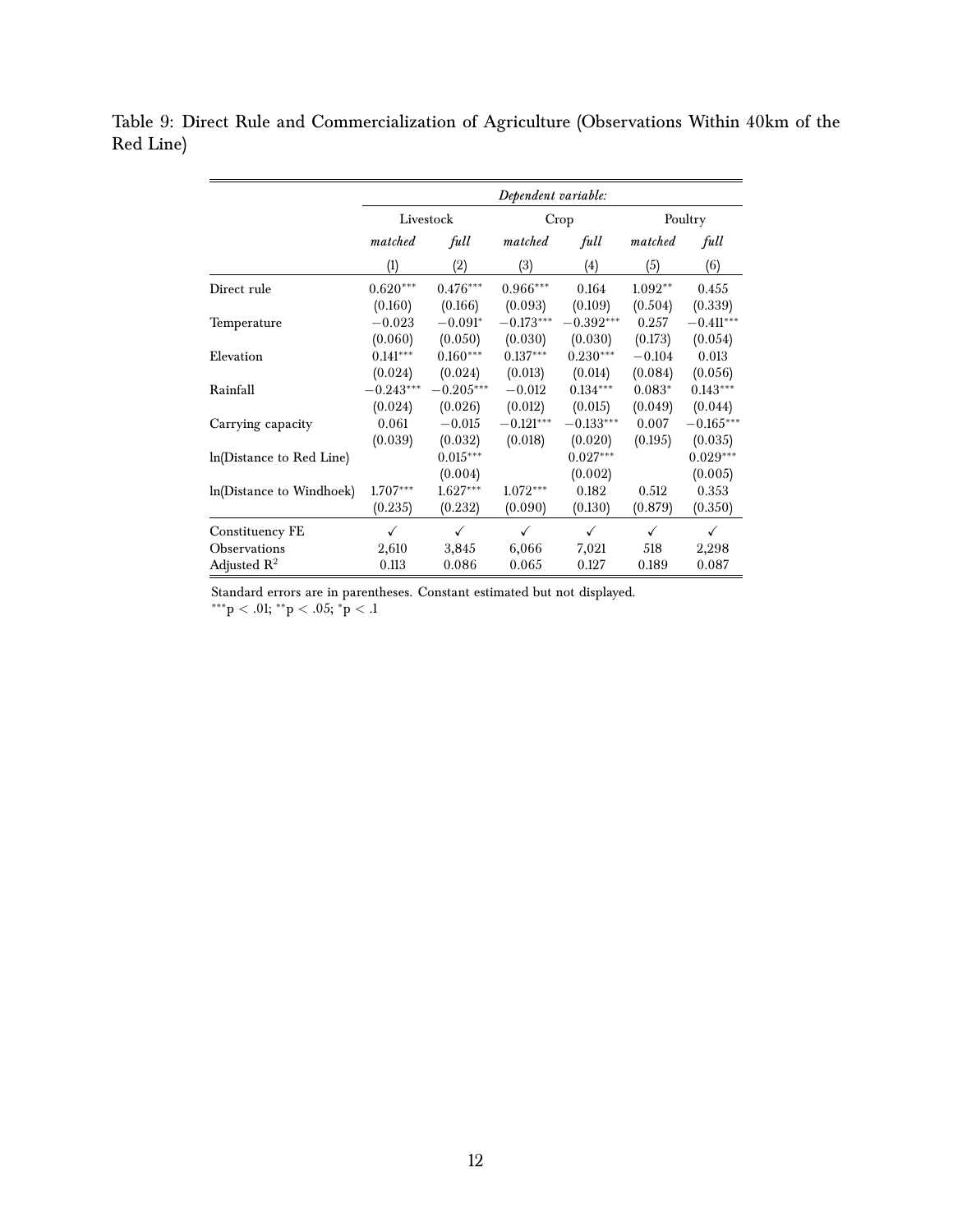|                          |                         |                                                                                                                   |                                                    |                                                                                                                                                                         |                                                                                                                                               | Dependent variable:                                                  |                                                                                                                                                                                                                                                                                                                           |                                          |                                                                 |                                                                                                                                                                                             |
|--------------------------|-------------------------|-------------------------------------------------------------------------------------------------------------------|----------------------------------------------------|-------------------------------------------------------------------------------------------------------------------------------------------------------------------------|-----------------------------------------------------------------------------------------------------------------------------------------------|----------------------------------------------------------------------|---------------------------------------------------------------------------------------------------------------------------------------------------------------------------------------------------------------------------------------------------------------------------------------------------------------------------|------------------------------------------|-----------------------------------------------------------------|---------------------------------------------------------------------------------------------------------------------------------------------------------------------------------------------|
|                          | Wealth                  |                                                                                                                   |                                                    | Toilet                                                                                                                                                                  | Floor                                                                                                                                         |                                                                      |                                                                                                                                                                                                                                                                                                                           | Roof                                     | Heat                                                            |                                                                                                                                                                                             |
|                          | atched<br>z             | full                                                                                                              | matchea                                            |                                                                                                                                                                         | matchea                                                                                                                                       |                                                                      | $\emph{matched}$                                                                                                                                                                                                                                                                                                          | full                                     | natchea                                                         | full                                                                                                                                                                                        |
|                          | $\oplus$                | $\widehat{\mathfrak{D}}$                                                                                          | ල                                                  | $\bigoplus$                                                                                                                                                             | $\overline{5}$                                                                                                                                | $\circledcirc$                                                       | $\odot$                                                                                                                                                                                                                                                                                                                   | <u>ම</u>                                 | $\odot$                                                         | (10)                                                                                                                                                                                        |
| Direct rule              | $0.070***$              | $0.580***$                                                                                                        | $6.021***$                                         | $0.365***$                                                                                                                                                              | $6.469***$                                                                                                                                    | $0.458***$                                                           | $1.723***$                                                                                                                                                                                                                                                                                                                | $1.719***$                               | $7.278***$                                                      | $3.571***$                                                                                                                                                                                  |
| Temperature              | $0.031***$<br>(0.015)   | $(0.010)$<br>$0.118***$<br>$(0.007)$<br>$0.029***$                                                                | $(0.358)$ <sup>--**</sup>                          | $\begin{array}{l} (0.174) \\ 0.192^{**} \\ 0.619^{**} \\ 0.519^{***} \\ (0.023) \\ (0.0242^{***} \\ (0.027) \\ (0.050) \\ (0.050) \\ (0.050) \\ (0.004) \\ \end{array}$ | $\begin{array}{l} (0.332)\\ -0.833^{***} \\ (0.102)\\ -0.108^{***} \\ (0.035)\\ (0.036^{***} \\ (0.048)\\ (0.048)\\ -0.524^{***} \end{array}$ | $(0.179)$<br>$0.125$<br>$(0.081)$<br>$0.030$<br>$(0.027)$<br>$0.030$ | $\begin{array}{l} (0.557) \\ -0.668^{**} \\ (0.094) \\ 0.260^{***} \\ (0.042) \\ 0.372^{***} \\ (0.052) \\ (0.054) \\ (0.054) \\ (0.054) \\ (0.054) \\ (0.005) \\ (0.001) \\ (0.001) \\ (0.001) \\ (0.001) \\ (0.001) \\ (0.002) \\ (0.003) \\ (0.003) \\ (0.000) \\ (0.001) \\ (0.001) \\ (0.001) \\ (0.001) \\ (0.001)$ | $(0.319)$<br>-1.001***                   | $(0.481)$<br>$-2.614***$                                        | $\begin{array}{l} (0.175) \\ -0.126 \\ (0.098) \\ (0.991^{***} \\ (0.091^{***} \\ (0.026)^{*}} \\ (0.026) \\ (0.029) \\ (-1.109^{***} \\ -1.109^{***} \\ (0.055) \\ (0.059) \\ \end{array}$ |
|                          | (0.007)                 |                                                                                                                   |                                                    |                                                                                                                                                                         |                                                                                                                                               |                                                                      |                                                                                                                                                                                                                                                                                                                           |                                          |                                                                 |                                                                                                                                                                                             |
| Elevation                | $0.029***$              |                                                                                                                   | $\begin{array}{c} (0.118) \\ 0.313*** \end{array}$ |                                                                                                                                                                         |                                                                                                                                               |                                                                      |                                                                                                                                                                                                                                                                                                                           |                                          |                                                                 |                                                                                                                                                                                             |
|                          | (0.001)                 | $(0.001)$<br>$0.084***$                                                                                           | $(0.035)$<br>0.357***<br>(0.044)<br>0.753****      |                                                                                                                                                                         |                                                                                                                                               |                                                                      |                                                                                                                                                                                                                                                                                                                           | $(0.086)$<br>0.422***<br>0.029)<br>0.029 | $(0.181)$<br>$0.900***$<br>$(0.038)$<br>$(0.038)$<br>$0.199***$ |                                                                                                                                                                                             |
| Rainfall                 | $0.194***$              |                                                                                                                   |                                                    |                                                                                                                                                                         |                                                                                                                                               |                                                                      |                                                                                                                                                                                                                                                                                                                           |                                          |                                                                 |                                                                                                                                                                                             |
|                          | $(0.002)$<br>$0.043***$ | $\begin{array}{c} (0.002) \\ -0.311^{***} \\ (0.005) \\ -0.0002 \\ (0.001) \\ (0.001) \\ 0.004^{***} \end{array}$ |                                                    |                                                                                                                                                                         |                                                                                                                                               | $(0.029)$<br>$-0.879***$<br>$(0.050)$<br>$(0.050)$<br>$0.048***$     |                                                                                                                                                                                                                                                                                                                           | $(0.031)$<br>-1.442***                   | $(0.049)$<br>$0.523***$                                         |                                                                                                                                                                                             |
| Carrying capacity        |                         |                                                                                                                   |                                                    |                                                                                                                                                                         |                                                                                                                                               |                                                                      |                                                                                                                                                                                                                                                                                                                           |                                          |                                                                 |                                                                                                                                                                                             |
|                          | (0.003)                 |                                                                                                                   | (0.064)                                            |                                                                                                                                                                         |                                                                                                                                               |                                                                      |                                                                                                                                                                                                                                                                                                                           | $(0.060)$<br>$0.033***$                  | (0.105)                                                         |                                                                                                                                                                                             |
| In(Distance to Red Line) |                         |                                                                                                                   |                                                    |                                                                                                                                                                         |                                                                                                                                               |                                                                      |                                                                                                                                                                                                                                                                                                                           |                                          |                                                                 |                                                                                                                                                                                             |
|                          |                         |                                                                                                                   |                                                    | $(0.005)$<br>7.064***                                                                                                                                                   |                                                                                                                                               | $(0.005)$<br>4.157***                                                |                                                                                                                                                                                                                                                                                                                           | $(0.006)$<br>1.734***                    |                                                                 | $(0.007)$<br>5.222***                                                                                                                                                                       |
| In(Distance to Windhoek) | $0.133***$              |                                                                                                                   | $6.820***$                                         |                                                                                                                                                                         | $3.908***$                                                                                                                                    |                                                                      | $0.485***$                                                                                                                                                                                                                                                                                                                |                                          | .434***                                                         |                                                                                                                                                                                             |
|                          | (0.004)                 | (0.006)                                                                                                           | (0.338)                                            | (0.253)                                                                                                                                                                 | (0.302)                                                                                                                                       | (0.240)                                                              | (0.538)                                                                                                                                                                                                                                                                                                                   | (0.354)                                  | (0.405)                                                         | (0.244)                                                                                                                                                                                     |
| Constituency FE          |                         |                                                                                                                   |                                                    | $\checkmark$                                                                                                                                                            |                                                                                                                                               |                                                                      |                                                                                                                                                                                                                                                                                                                           |                                          |                                                                 |                                                                                                                                                                                             |
| Observations             | 23,688                  | $\frac{6}{18,197}$                                                                                                | 11,584                                             | 17,360                                                                                                                                                                  | 11,242                                                                                                                                        | 14,513                                                               | 11,450                                                                                                                                                                                                                                                                                                                    | 17,204                                   | 1,604                                                           | 17,431                                                                                                                                                                                      |
| Adjusted R <sup>2</sup>  | 0.510                   | 0.434                                                                                                             |                                                    |                                                                                                                                                                         |                                                                                                                                               |                                                                      |                                                                                                                                                                                                                                                                                                                           |                                          |                                                                 |                                                                                                                                                                                             |
| <b>AIC</b>               |                         |                                                                                                                   | 3,213.410                                          | 20,806.710                                                                                                                                                              | 13,969.430                                                                                                                                    | 18,614.620                                                           | 13,871.130                                                                                                                                                                                                                                                                                                                | 18,955.990                               | 8,834.903                                                       | 16,182.970                                                                                                                                                                                  |
|                          |                         |                                                                                                                   | $\frac{1}{2}$                                      | $\ddot{ }$                                                                                                                                                              |                                                                                                                                               |                                                                      |                                                                                                                                                                                                                                                                                                                           |                                          |                                                                 |                                                                                                                                                                                             |

Table 10: Living Standards (Observations Within 40km of the Red Line) Table 10: Living Standards (Observations Within 40km of the Red Line)

Standard errors are in parentheses. Constant estimated but not displayed. Standard errors are in parentheses. Constant estimated but not displayed.<br>\*\*\*p < .01; \*\*p < .05; \*p < .1

∗∗∗p < .01; ∗∗p < .05;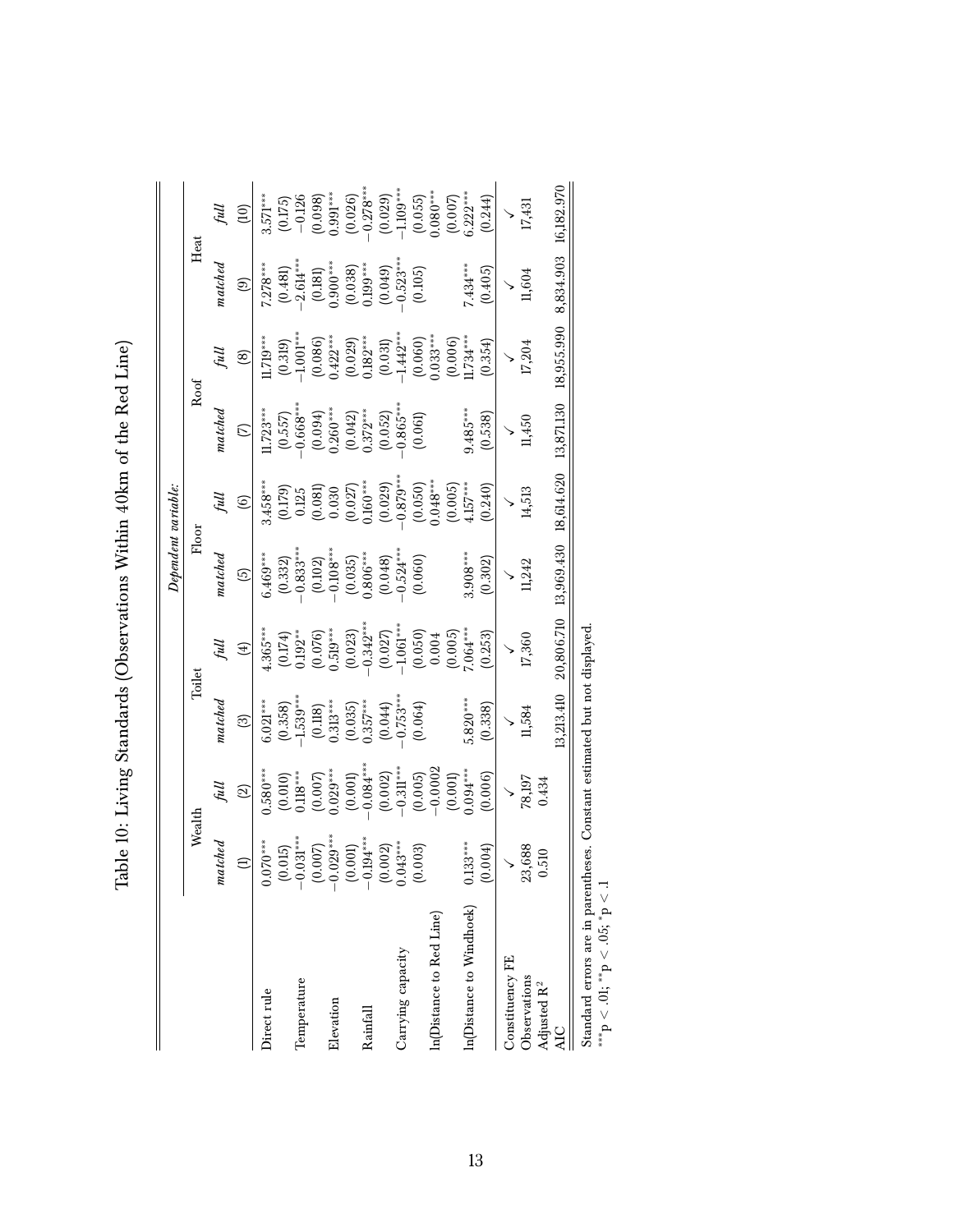# <span id="page-13-0"></span>**7 Matching**

#### **Table 1, Model (1)**

| <b>Sample Sizes</b>       |       |       |  |  |  |
|---------------------------|-------|-------|--|--|--|
| <b>Treated</b><br>Control |       |       |  |  |  |
| A11                       | 1,101 | 1,100 |  |  |  |
| Matched<br>1,100<br>1,100 |       |       |  |  |  |
| Unmatched                 |       |       |  |  |  |

| <b>Summary of Balance for All Data</b> |                      |                      |                   |                        |
|----------------------------------------|----------------------|----------------------|-------------------|------------------------|
| Variable                               | <b>Treated Means</b> | <b>Control Means</b> | <b>SD Control</b> | <b>Mean Difference</b> |
| distance                               | 1.00                 | 0.00                 | 0.00              | 1.00                   |
| temperature                            | 7.61                 | 7.00                 | 0.00              | 0.61                   |
| elevation                              | 11.23                | 12.41                | 0.26              | $-1.18$                |
| rainfall                               | 5.06                 | 10.97                | 0.18              | $-5.91$                |
| carrying capacity                      | 2.22                 | 5.24                 | 0.43              | $-3.02$                |
| latitude                               | $-21.32$             | $-18.71$             | 0.06              | $-2.60$                |
| longitude                              | 15.64                | 18.96                | 0.15              | $-3.31$                |

| <b>Summary of Balance for Matched Data</b> |                      |                      |                   |                        |
|--------------------------------------------|----------------------|----------------------|-------------------|------------------------|
| Variable                                   | <b>Treated Means</b> | <b>Control Means</b> | <b>SD</b> Control | <b>Mean Difference</b> |
| distance                                   | 1.00                 | 0.00                 | 0.00              | 1.00                   |
| temperature                                | 7.61                 | 7.00                 | 0.00              | 0.61                   |
| elevation                                  | 11.23                | 12.41                | 0.27              | $-1.18$                |
| rainfall                                   | 5.06                 | 10.97                | 0.18              | $-5.91$                |
| carrying capacity                          | 2.22                 | 5.24                 | 0.43              | $-3.02$                |
| latitude                                   | $-21.32$             | $-18.72$             | 0.06              | $-2.60$                |
| longitude                                  | 15.64                | 18.96                | 0.15              | $-3.31$                |

### **Table 1, Model (3)**

| <b>Sample Sizes</b>              |       |       |  |  |  |
|----------------------------------|-------|-------|--|--|--|
| <b>Treated</b><br>Control        |       |       |  |  |  |
| A11                              | 1,492 | 2,652 |  |  |  |
| <b>Matched</b><br>1,492<br>1,492 |       |       |  |  |  |
| <b>Unmatched</b>                 |       | 1,160 |  |  |  |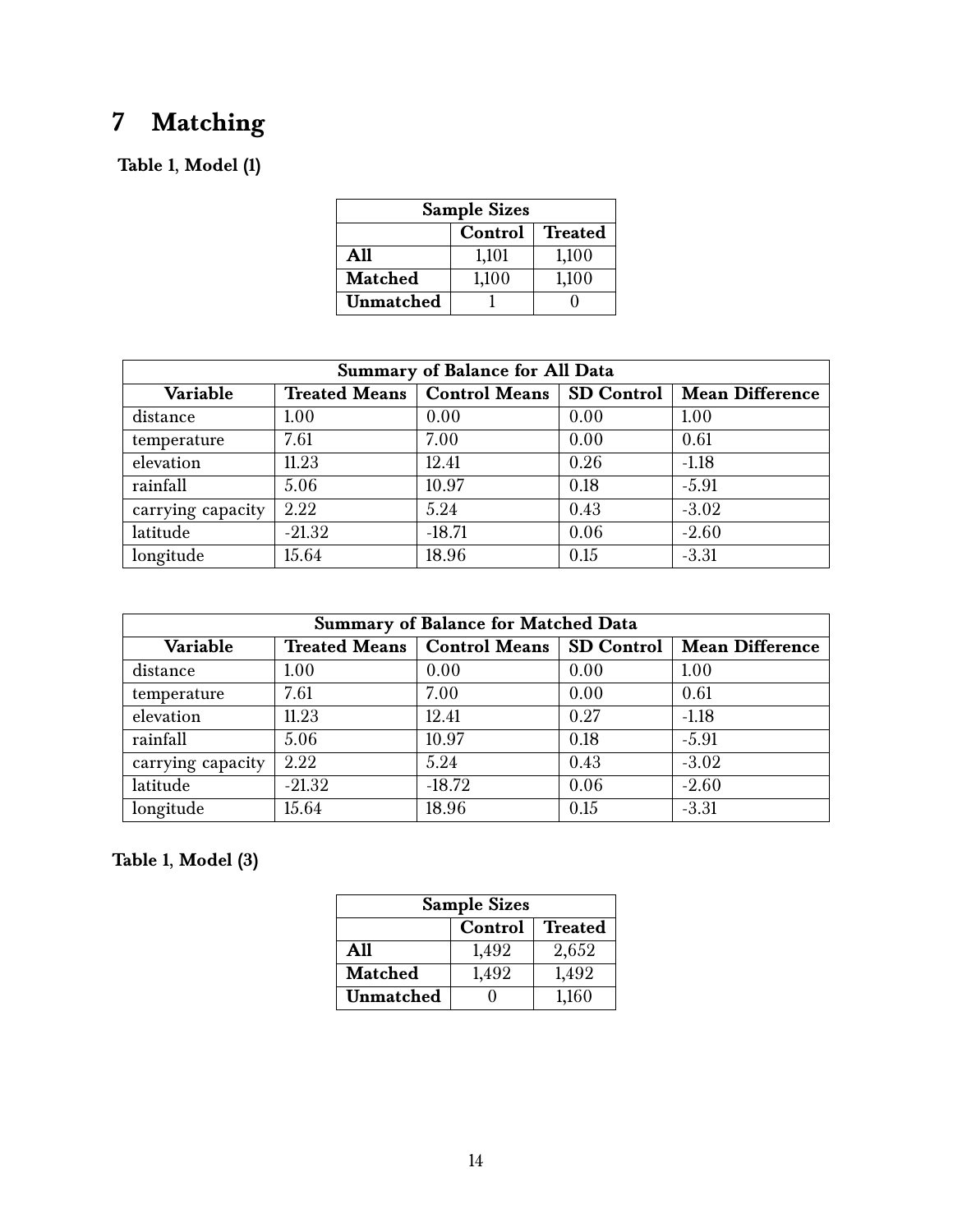| <b>Summary of Balance for All Data</b> |                      |                            |      |                        |
|----------------------------------------|----------------------|----------------------------|------|------------------------|
| Variable                               | <b>Treated Means</b> | Control Means   SD Control |      | <b>Mean Difference</b> |
| distance                               | 1.00                 | 0.00                       | 0.00 | 1.00                   |
| temperature                            | 7.70                 | 7.00                       | 0.00 | 0.70                   |
| elevation                              | 11.31                | 12.40                      | 0.27 | $-1.09$                |
| rainfall                               | 4.94                 | 10.95                      | 0.23 | $-6.01$                |
| carrying capacity                      | 2.06                 | 5.22                       | 0.41 | $-3.16$                |
| latitude                               | $-21.45$             | $-18.71$                   | 0.06 | $-2.73$                |
| longitude                              | 15.49                | 18.96                      | 0.16 | $-3.46$                |

| <b>Summary of Balance for Matched Data</b> |                      |                      |                   |                        |
|--------------------------------------------|----------------------|----------------------|-------------------|------------------------|
| Variable                                   | <b>Treated Means</b> | <b>Control Means</b> | <b>SD</b> Control | <b>Mean Difference</b> |
| distance                                   | 1.00                 | 0.00                 | 0.00              | 1.00                   |
| temperature                                | 7.73                 | 7.00                 | 0.00              | 0.73                   |
| elevation                                  | 11.20                | 12.40                | 0.27              | $-1.21$                |
| rainfall                                   | 4.80                 | 10.95                | 0.23              | $-6.15$                |
| carrying capacity                          | 2.00                 | 5.22                 | 0.41              | $-3.22$                |
| latitude                                   | $-21.48$             | $-18.71$             | 0.06              | $-2.77$                |
| longitude                                  | 15.44                | 18.96                | 0.16              | $-3.51$                |

### **Table 1, Model (5)**

| <b>Sample Sizes</b>          |     |     |  |  |  |
|------------------------------|-----|-----|--|--|--|
| Control   Treated            |     |     |  |  |  |
| A 11                         | 862 | 191 |  |  |  |
| <b>Matched</b><br>191<br>191 |     |     |  |  |  |
| Unmatched                    | 671 |     |  |  |  |

| <b>Summary of Balance for All Data</b> |                      |                      |                   |                        |  |
|----------------------------------------|----------------------|----------------------|-------------------|------------------------|--|
| Variable                               | <b>Treated Means</b> | <b>Control Means</b> | <b>SD</b> Control | <b>Mean Difference</b> |  |
| distance                               | 1.00                 | 0.00                 | 0.00              | 1.00                   |  |
| temperature                            | 7.14                 | 7.00                 | 0.00              | 0.14                   |  |
| elevation                              | 12.38                | 12.45                | 0.23              | $-0.07$                |  |
| rainfall                               | 6.09                 | 11.00                | 0.05              | $-4.91$                |  |
| carrying capacity                      | 2.35                 | 5.28                 | 0.45              | $-2.93$                |  |
| latitude                               | $-21.46$             | $-18.72$             | 0.05              | $-2.74$                |  |
| longitude                              | 15.89                | 19.01                | 0.12              | $-3.12$                |  |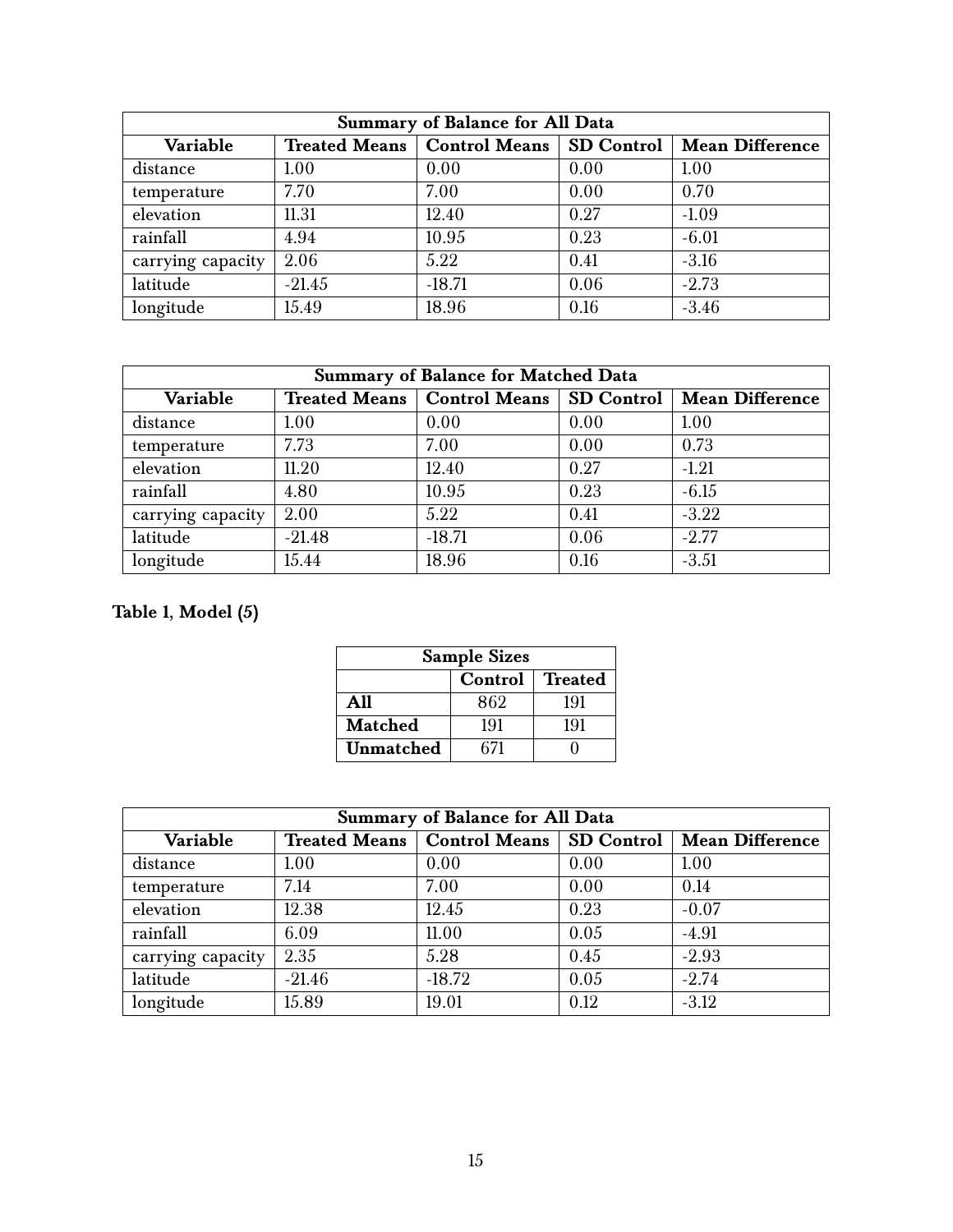| <b>Summary of Balance for Matched Data</b> |          |                                            |      |                        |
|--------------------------------------------|----------|--------------------------------------------|------|------------------------|
| Variable                                   |          | Treated Means   Control Means   SD Control |      | <b>Mean Difference</b> |
| distance                                   | 1.00     | 0.00                                       | 0.00 | 1.00                   |
| temperature                                | 7.14     | 7.00                                       | 0.00 | 0.14                   |
| elevation                                  | 12.38    | 12.30                                      | 0.00 | 0.09                   |
| rainfall                                   | 6.09     | 11.00                                      | 0.00 | $-4.91$                |
| carrying capacity                          | 2.35     | 5.00                                       | 0.00 | $-2.76$                |
| latitude                                   | $-21.46$ | $-18.70$                                   | 0.00 | $-2.76$                |
| longitude                                  | 15.89    | 19.12                                      | 0.00 | $-3.24$                |

#### **Table 2, Model (1)**

| <b>Sample Sizes</b>       |       |       |  |  |  |
|---------------------------|-------|-------|--|--|--|
| <b>Treated</b><br>Control |       |       |  |  |  |
| A11                       | 2,074 | 8,257 |  |  |  |
| <b>Matched</b>            | 2,074 | 2,074 |  |  |  |
| Unmatched                 |       | 6,183 |  |  |  |

| <b>Summary of Balance for All Data</b> |                      |                      |                   |                        |  |
|----------------------------------------|----------------------|----------------------|-------------------|------------------------|--|
| Variable                               | <b>Treated Means</b> | <b>Control Means</b> | <b>SD Control</b> | <b>Mean Difference</b> |  |
| distance                               | 1.00                 | 0.00                 | 0.00              | 1.00                   |  |
| temperature                            | 7.69                 | 7.00                 | 0.00              | 0.69                   |  |
| elevation                              | 11.71                | 12.36                | 0.28              | $-0.65$                |  |
| rainfall                               | 5.88                 | 10.83                | 0.38              | $-4.95$                |  |
| carrying capacity                      | 2.22                 | 5.21                 | 0.41              | $-2.99$                |  |
| latitude                               | $-21.13$             | $-18.72$             | 0.06              | $-2.41$                |  |
| longitude                              | 15.73                | 18.91                | 0.18              | $-3.18$                |  |

| <b>Summary of Balance for Matched Data</b> |                      |                      |                   |                        |  |
|--------------------------------------------|----------------------|----------------------|-------------------|------------------------|--|
| Variable                                   | <b>Treated Means</b> | <b>Control Means</b> | <b>SD Control</b> | <b>Mean Difference</b> |  |
| distance                                   | 1.00                 | 0.00                 | 0.00              | 1.00                   |  |
| temperature                                | 7.75                 | 7.00                 | 0.00              | 0.75                   |  |
| elevation                                  | 11.75                | 12.36                | 0.28              | $-0.60$                |  |
| rainfall                                   | 5.63                 | 10.83                | 0.38              | $-5.20$                |  |
| carrying capacity                          | 2.00                 | 5.21                 | 0.41              | $-3.21$                |  |
| latitude                                   | $-21.33$             | $-18.72$             | 0.06              | $-2.61$                |  |
| longitude                                  | 15.53                | 18.91                | 0.18              | $-3.38$                |  |

**Table 2, Model (3)**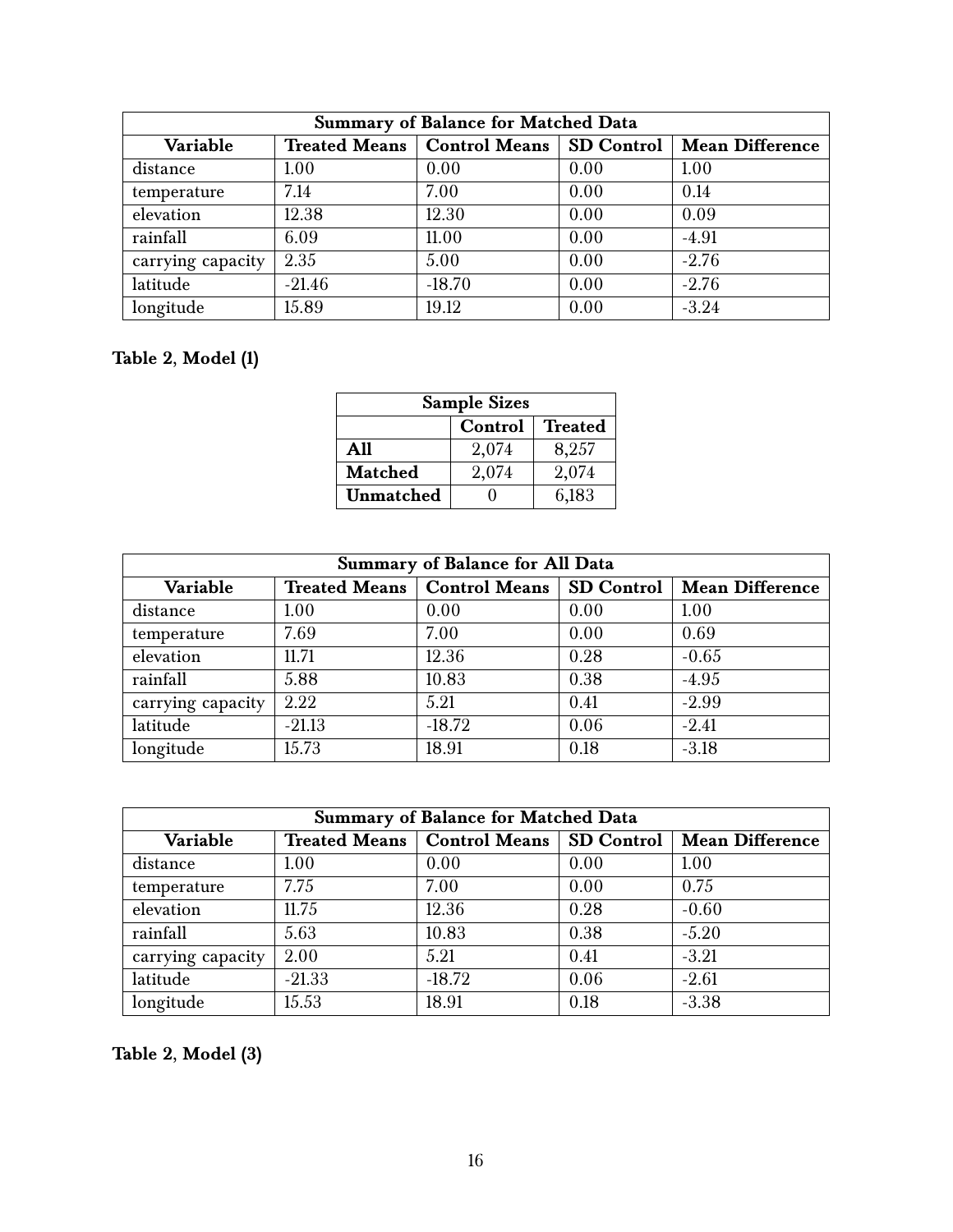| <b>Sample Sizes</b>       |       |       |  |  |  |
|---------------------------|-------|-------|--|--|--|
| <b>Treated</b><br>Control |       |       |  |  |  |
| A11                       | 2,067 | 8,212 |  |  |  |
| <b>Matched</b>            | 2,067 | 2,067 |  |  |  |
| Unmatched                 |       | 6,145 |  |  |  |

| <b>Summary of Balance for All Data</b> |                      |                      |                   |                        |
|----------------------------------------|----------------------|----------------------|-------------------|------------------------|
| Variable                               | <b>Treated Means</b> | <b>Control Means</b> | <b>SD Control</b> | <b>Mean Difference</b> |
| distance                               | 1.00                 | 0.00                 | 0.00              | 1.00                   |
| temperature                            | 7.69                 | 7.00                 | 0.00              | 0.69                   |
| elevation                              | 11.71                | 12.36                | 0.28              | $-0.65$                |
| rainfall                               | 5.88                 | 10.83                | 0.38              | $-4.95$                |
| carrying capacity                      | 2.22                 | 5.21                 | 0.41              | $-2.99$                |
| latitude                               | $-21.13$             | $-18.72$             | 0.06              | $-2.41$                |
| longitude                              | 15.73                | 18.91                | 0.18              | $-3.18$                |

| <b>Summary of Balance for Matched Data</b> |                      |                      |                   |                        |  |
|--------------------------------------------|----------------------|----------------------|-------------------|------------------------|--|
| Variable                                   | <b>Treated Means</b> | <b>Control Means</b> | <b>SD Control</b> | <b>Mean Difference</b> |  |
| distance                                   | 1.00                 | 0.00                 | 0.00              | 1.00                   |  |
| temperature                                | 7.75                 | 7.00                 | 0.00              | 0.75                   |  |
| elevation                                  | 11.72                | 12.36                | 0.28              | $-0.63$                |  |
| rainfall                                   | 5.61                 | 10.83                | 0.38              | $-5.22$                |  |
| carrying capacity                          | 2.00                 | 5.21                 | 0.41              | $-3.21$                |  |
| latitude                                   | $-21.33$             | $-18.72$             | 0.06              | $-2.61$                |  |
| longitude                                  | 15.52                | 18.91                | 0.18              | $-3.87$                |  |

### **Table 2, Model (5)**

| <b>Sample Sizes</b>       |       |       |  |  |  |
|---------------------------|-------|-------|--|--|--|
| <b>Treated</b><br>Control |       |       |  |  |  |
| A11                       | 2,048 | 6,545 |  |  |  |
| <b>Matched</b>            | 2,048 | 2,048 |  |  |  |
| <b>Unmatched</b>          |       | 4.497 |  |  |  |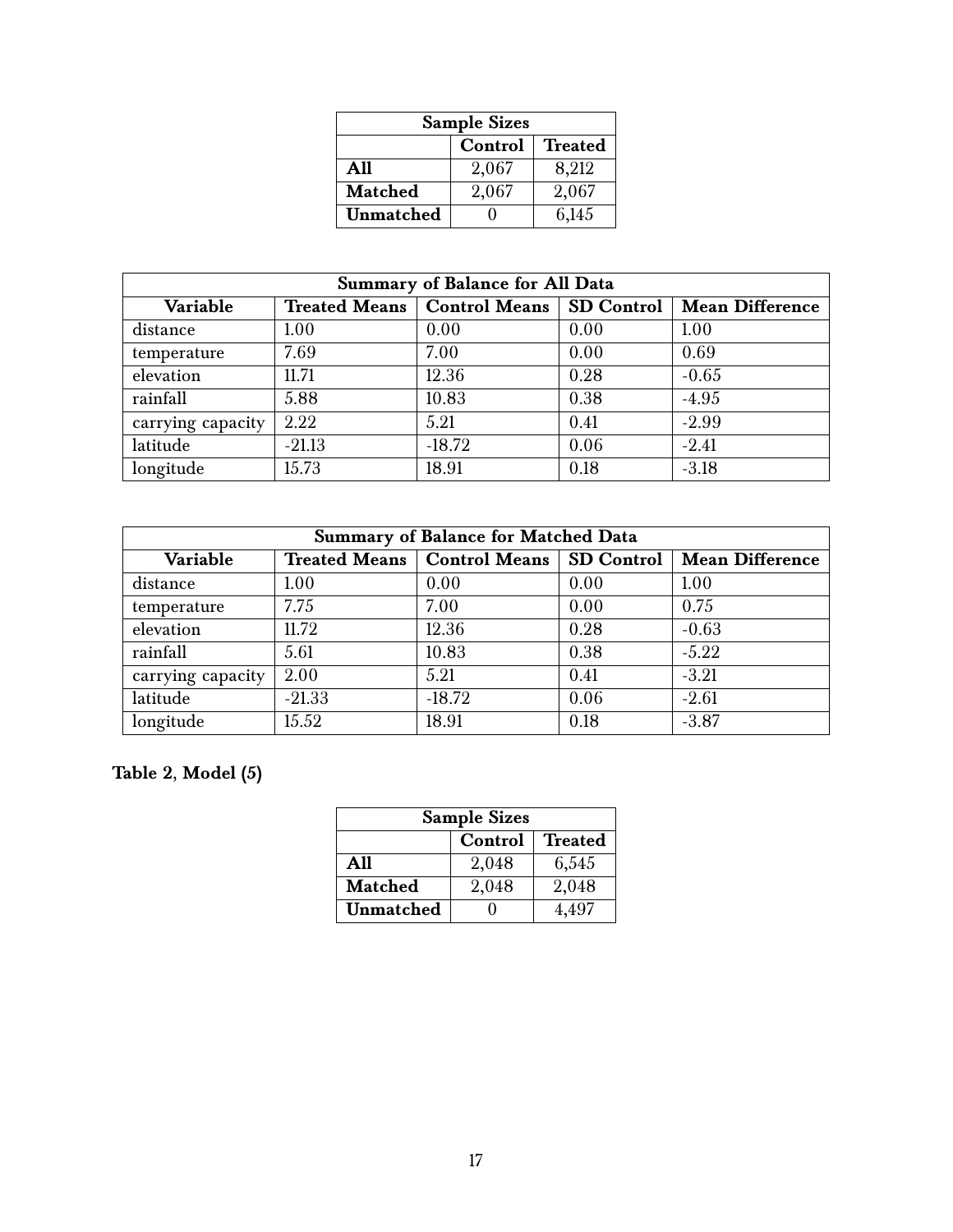| <b>Summary of Balance for All Data</b> |                      |                            |      |                        |
|----------------------------------------|----------------------|----------------------------|------|------------------------|
| Variable                               | <b>Treated Means</b> | Control Means   SD Control |      | <b>Mean Difference</b> |
| distance                               | 1.00                 | 0.00                       | 0.00 | 1.00                   |
| temperature                            | 7.66                 | 7.00                       | 0.00 | 0.66                   |
| elevation                              | 11.54                | 12.36                      | 0.28 | $-0.82$                |
| rainfall                               | 5.78                 | 10.83                      | 0.38 | $-5.06$                |
| carrying capacity                      | 2.21                 | 5.21                       | 0.41 | 0.41                   |
| latitude                               | $-21.15$             | $-18.72$                   | 0.06 | $-2.43$                |
| longitude                              | 15.77                | 18.91                      | 0.18 | $-3.14$                |

| <b>Summary of Balance for Matched Data</b> |                      |                                   |      |                        |
|--------------------------------------------|----------------------|-----------------------------------|------|------------------------|
| Variable                                   | <b>Treated Means</b> | <b>Control Means   SD Control</b> |      | <b>Mean Difference</b> |
| distance                                   | 1.00                 | 0.00                              | 0.00 | 1.00                   |
| temperature                                | 7.71                 | 7.00                              | 0.00 | 0.71                   |
| elevation                                  | 11.56                | 12.36                             | 0.28 | $-0.79$                |
| rainfall                                   | 5.37                 | 10.83                             | 0.38 | $-5.46$                |
| carrying capacity                          | 2.00                 | 5.21                              | 0.41 | $-3.21$                |
| latitude                                   | $-21.38$             | $-18.72$                          | 0.06 | $-2.67$                |
| longitude                                  | 15.51                | 18.91                             | 0.18 | $-3.40$                |

### **Table 2, Model (7)**

| <b>Sample Sizes</b>       |       |       |  |  |  |
|---------------------------|-------|-------|--|--|--|
| <b>Treated</b><br>Control |       |       |  |  |  |
| A11                       | 2,067 | 8,178 |  |  |  |
| <b>Matched</b>            | 2,067 | 2,067 |  |  |  |
| Unmatched                 |       | 6.111 |  |  |  |

| <b>Summary of Balance for All Data</b> |                      |                      |                   |                        |  |
|----------------------------------------|----------------------|----------------------|-------------------|------------------------|--|
| Variable                               | <b>Treated Means</b> | <b>Control Means</b> | <b>SD Control</b> | <b>Mean Difference</b> |  |
| distance                               | 1.00                 | 0.00                 | 0.00              | 1.00                   |  |
| temperature                            | 7.69                 | 7.00                 | 0.00              | 0.69                   |  |
| elevation                              | 11.71                | 12.36                | 0.28              | $-0.65$                |  |
| rainfall                               | 5.89                 | 10.83                | 0.37              | $-4.95$                |  |
| carrying capacity                      | 2.22                 | 5.21                 | 0.41              | $-2.99$                |  |
| latitude                               | $-21.13$             | $-18.72$             | 0.06              | $-2.41$                |  |
| longitude                              | 15.74                | 18.91                | 0.18              | $-3.18$                |  |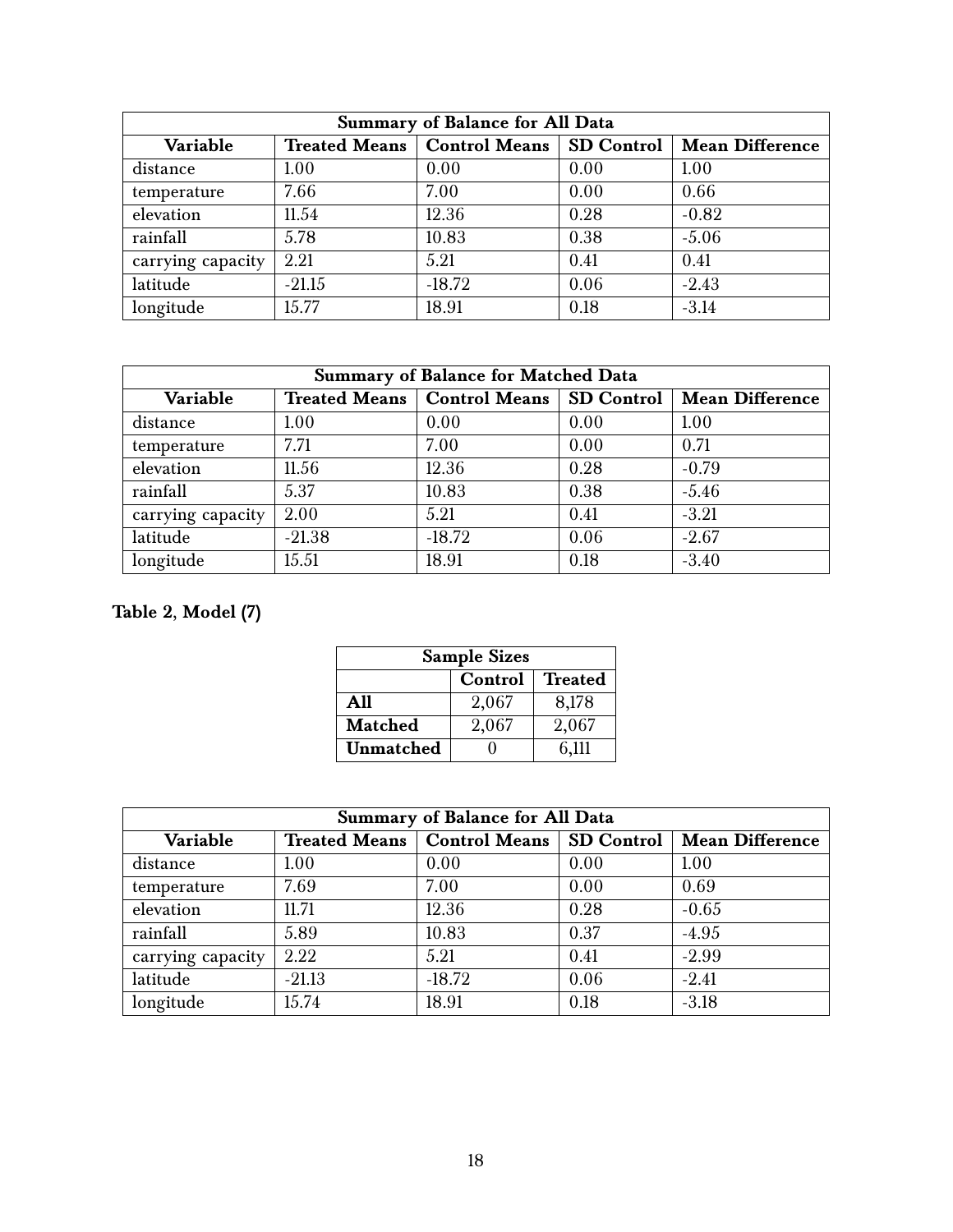| <b>Summary of Balance for Matched Data</b> |               |                                 |      |                        |
|--------------------------------------------|---------------|---------------------------------|------|------------------------|
| Variable                                   | Treated Means | <b>Control Means SD Control</b> |      | <b>Mean Difference</b> |
| distance                                   | 1.00          | 0.00                            | 0.00 | 1.00                   |
| temperature                                | 7.74          | 7.00                            | 0.00 | 0.74                   |
| elevation                                  | 11.71         | 12.36                           | 0.28 | $-0.65$                |
| rainfall                                   | 5.58          | 10.83                           | 0.37 | $-5.25$                |
| carrying capacity                          | 2.00          | 5.21                            | 0.41 | $-3.21$                |
| latitude                                   | $-21.34$      | $-18.72$                        | 0.06 | $-2.62$                |
| longitude                                  | 15.52         | 18.91                           | 0.18 | $-3.39$                |

### **Table 2, Model (9)**

| <b>Sample Sizes</b>       |       |       |  |  |  |
|---------------------------|-------|-------|--|--|--|
| <b>Treated</b><br>Control |       |       |  |  |  |
| A11                       | 2,074 | 8,257 |  |  |  |
| <b>Matched</b>            | 2,074 | 2,074 |  |  |  |
| Unmatched                 |       | 6,183 |  |  |  |

| <b>Summary of Balance for All Data</b> |                      |                            |      |                        |  |
|----------------------------------------|----------------------|----------------------------|------|------------------------|--|
| Variable                               | <b>Treated Means</b> | Control Means   SD Control |      | <b>Mean Difference</b> |  |
| distance                               | 1.00                 | 0.00                       | 0.00 | 1.00                   |  |
| temperature                            | 7.69                 | 7.00                       | 0.00 | 0.69                   |  |
| elevation                              | 11.71                | 12.36                      | 0.28 | $-0.65$                |  |
| rainfall                               | 5.88                 | 10.83                      | 0.38 | $-4.95$                |  |
| carrying capacity                      | 2.22                 | 5.21                       | 0.41 | $-2.99$                |  |
| latitude                               | $-21.13$             | $-18.72$                   | 0.06 | $-2.41$                |  |
| longitude                              | 15.73                | 18.91                      | 0.18 | 0.18                   |  |

| <b>Summary of Balance for Matched Data</b> |                      |                      |                   |                        |  |
|--------------------------------------------|----------------------|----------------------|-------------------|------------------------|--|
| Variable                                   | <b>Treated Means</b> | <b>Control Means</b> | <b>SD Control</b> | <b>Mean Difference</b> |  |
| distance                                   | 1.00                 | 0.00                 | 0.00              | 1.00                   |  |
| temperature                                | 7.74                 | 7.00                 | 0.00              | 0.74                   |  |
| elevation                                  | 11.74                | 12.36                | 0.28              | $-0.61$                |  |
| rainfall                                   | 5.61                 | 10.83                | 0.38              | $-5.22$                |  |
| carrying capacity                          | 2.00                 | 5.21                 | 0.41              | $-3.21$                |  |
| latitude                                   | $-21.33$             | $-18.72$             | 0.06              | $-2.61$                |  |
| longitude                                  | 15.53                | 18.91                | 0.18              | $-3.38$                |  |